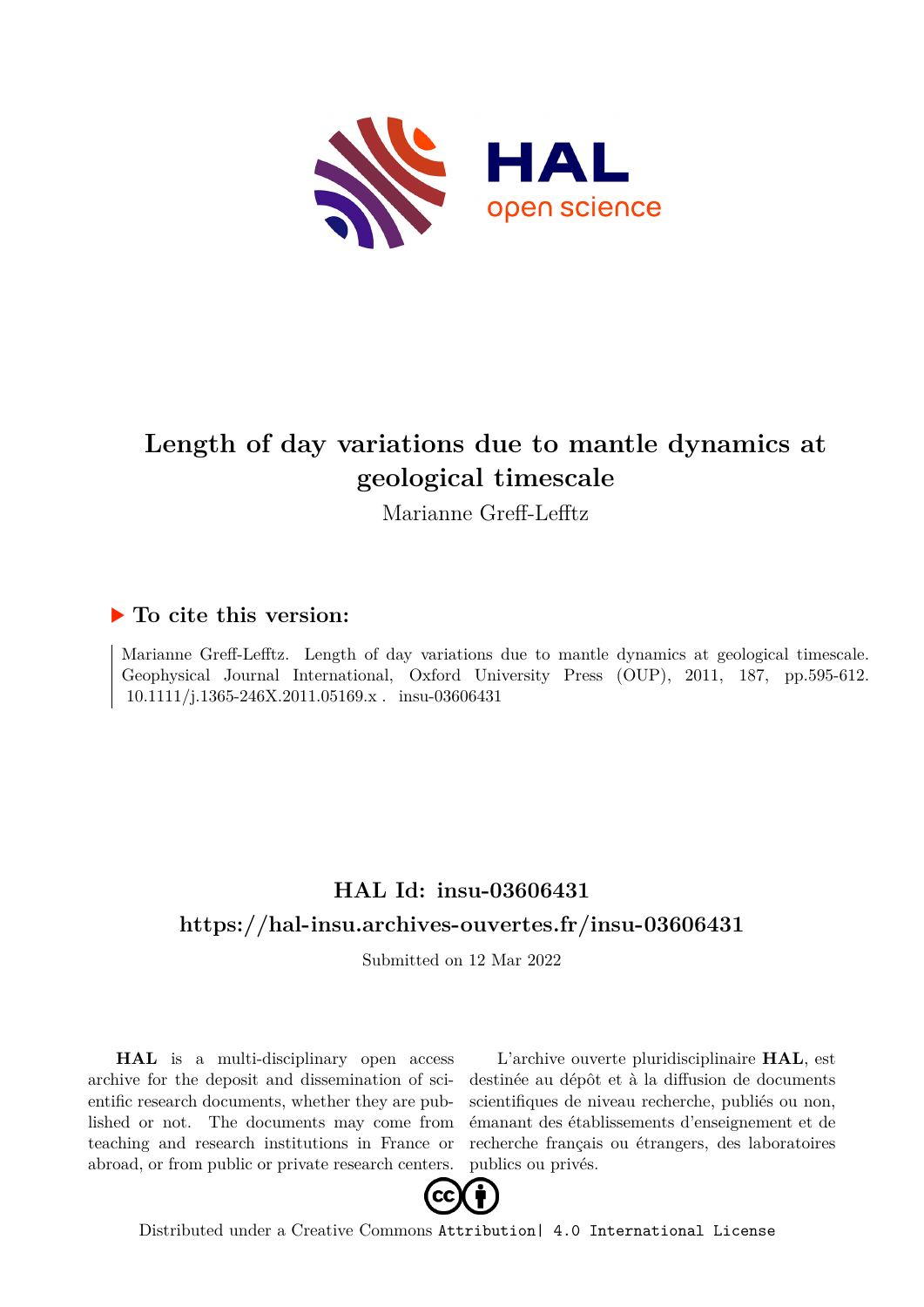## **Length of day variations due to mantle dynamics at geological timescale**

## Marianne Greff-Lefftz

*Institut de Physique du Globe de Paris* 1 *rue Jussieu,* 75238 *Paris Cedex* 05, *France. E-mail: greff@ipgp.fr*

Accepted 2011 July 25. Received 2011 July 21; in original form 2011 March 31

## **SUMMARY**

The geological evolution of length of day (LOD) variations is mainly controlled by the frictional tidal torque responsible for the secular slowdown of the Earth's rotation and for the receding of the Moon. Superimposed on this variation, which has existed since the early history of the planet, there are, at shorter timescales (less than 1 Myr), LOD perturbations induced by the glaciation–deglaciation cycles. In this paper, we investigate the influence of mantle dynamics on LOD at the geological timescale. We use the complete non-linear equations to compute the influence of mantle density heterogeneities on the angular velocity of the rotation, that is to say on the LOD. We discuss the degree zero coefficient of the spherical harmonic expansion of the mantle mass anomaly, which is strongly dependent on the conservation of mass of the Earth.

We first compute the effects induced by upwelling domes and subducted plates sinking into the mantle, which are known to induce geological variations in the orientation of the rotation axis with respect to a fixed terrestrial frame (the so-called True Polar Wander). We find that the time-variable mantle density heterogeneities associated with the large-scale pattern of plate tectonic motions since 120 Ma and with the upwelling domes can perturb LOD by about  $0.4 \mu s$  per year, that is, with an order of magnitude smaller than the effects induced by the last deglaciation. Superimposed on this linear trend, we show that there are fluctuations around  $0.1-0.2$  s Myr<sup>-1</sup> on a timescale of a few tens of millions of years.

We then combine a spherical model of mantle circulation with solutions for the equations governing the rotation of a viscous planet, to improve the constraint of mantle mass conservation.

Finally, we compare our results with other effects.

**Key words:** Earth rotation variations; Dynamics: convection currents, and mantle plumes; Planetary interiors.

### **1 INTRODUCTION**

The length of day (LOD) varies under the action of external torques and also when mass moves on the surface or inside the Earth, affecting its angular momentum on different timescales.

(i) On a seasonal scale, both changes in the atmosphere and in ocean currents induce fluctuations of the LOD (e.g. Chao 1994; Chen 2005). On this short timescale, other factors affect the LOD: large-scale groundwater flux and the shape of the ocean surface in response to the movement of air masses above it.

(ii) On the decade scale, a slow drift seems to be related to motions within the Earth's fluid core (Jault *et al.* 1988; Jault & Le Mouel 1991), and more recently Dumberry & Bloxham (2006), and on a secular scale, the glaciation–deglaciation cycles involve secular acceleration or deceleration of the LOD (Nakiboglu & Lambeck 1980; Sabadini & Peltier 1981; Wahr *et al.* 1993).

(iii) On the geological timescale, the braking torque due to lunar tidal forces acting on the Earth has a long-term effect of slowing the Earth down (by about 2 ms per century) and speeding up the orbital rate of the Moon (which therefore recedes from Earth by a few centimetres per year, Lambeck 1980). Superimposed on this variation, which has existed since the early history of the planet, there are possible variations induced by dynamic redistribution of mantle mass.

The main features of mantle dynamics which can perturb the rotation (i.e. at very large length-scales) are downwelling plates and upwelling large plumes or superswells which are observed in tomography studies (e.g. Forte & Mitrovica 2001; Romanowicz & Gung 2002). In this paper, we compute the influence of upwelling domes and sinking plates on LOD, using very simple models of mantle dynamics.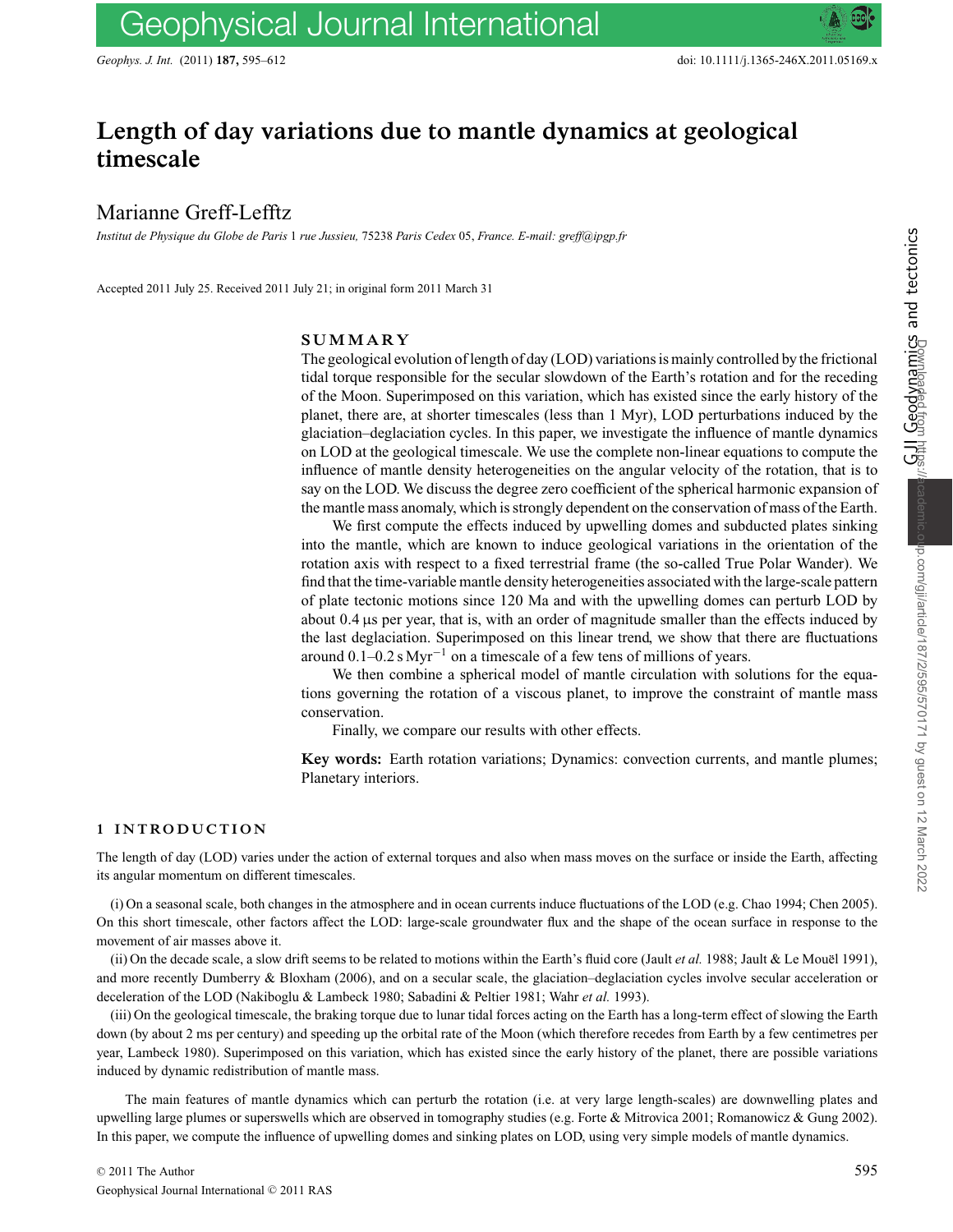The paper is organized as follows. In the first part, we present the non-linear equations governing the rotational dynamics of a viscous planet, taking into account simultaneously the LOD variation and rotational polar wander. The mantle density heterogeneities due to upwelling domes and to sinking plates, as well as the associated viscoelasto-gravitational deformations are described in Section 3. In Section 4, we compute the LOD changes induced by two stationary equatorial domes superimposed on realistic mantle density anomalies associated with the plates which have been subducted in the mantle since 120 Ma as derived by Ricard *et al.* (1993b); the conservation of mass and the resulting heating of the mantle are discussed. A mantle circulation model derived by Monnereau & Quere (2001) is also used to improve our results. Finally, we compare our results with the observable variations of LOD generated by other effects and we conclude.

#### **2 THEORY OF THE EARTH'S ROTATION ON GEOLOGICAL TIMESCALES**

To investigate if there is perturbation of LOD induced by degree 2 mantle mass anomaly, it is necessary to consider the non-linear Liouville equations. As a matter of fact, at geological timescale, the axis of rotation moves with respect to the reference frame of the mantle and this motion has a large amplitude (more than a few tens of degrees) and cannot be linearized. Taking into account simultaneously the degree 0 and 2 of the mantle density heterogeneities allows us to point out if there could be fluctuations of LOD on a timescale ranging from few tens of millions of years up to few hundred of millions of years.

We first recall the equations governing the rotational dynamics of a viscous planet. The temporal evolution of the rotation axis of the Earth is governed by the theorem of angular momentum  $H$ . In a reference frame corotating with the mantle,

$$
\frac{\mathrm{d}\vec{H}}{\mathrm{d}t} + \vec{\omega} \wedge \vec{H} = \vec{L},\tag{1}
$$

where  $\vec{L}$  is an external torque and  $\vec{H} = J \cdot \vec{\omega}$ . *J* is the inertia tensor of the Earth and  $\vec{\omega}$  is the angular velocity of the reference frame. The time-dependent inertia tensor  $J(t)$  may be written as the sum of three parts;

$$
J_{ij} = I_o \delta_{ij} + C_{ij} + I_{ij}, \qquad (2)
$$

where  $\delta_{ij}$  the Kronecker symbol.

The first term  $I_0$  is the inertia tensor of a spherical non-rotating Earth  $I_0 = 0.33Ma^2$  for the actual Earth with a mass *M* and a radius *a*). The second term  $C_{ij}$  is the inertia perturbation associated with the response of the Earth to the changing centrifugal potential: the difference between the associated principal moments of inertia represents the rotational 'bulge'. The last term *Iij* describes changes in inertia due to internal mass redistribution.

 $C_{ij}$  is equal to the time convolution of the degree 2 tidal Love number  $k^T(t)$  with the time history of the changes in the centrifugal potential (e.g. Lefftz *et al.* 1991; Ricard *et al.* 1993a)

$$
C_{ij}(t) = \frac{a^5}{3G} k^T(t) * \left[ \omega_i(t) \omega_j(t) - \frac{1}{3} \omega^2(t) \delta_{ij} \right],
$$
\n(3)

where *G* is the gravitational constant and ∗ denotes time convolution.

For a viscoelastic body, the tidal Love number  $k^T$  may be written in the Laplace domain *s* and in the time domain as (e.g. Peltier 1974; Spada *et al.* 1990)

$$
k^{T}(s) = k^{e} + \sum_{j=1}^{NM} \frac{r_{j}}{s + 1/\tau_{j}} \qquad k^{T}(t) = k^{e} \delta(t) + \sum_{j=1}^{NM} r_{j} e^{-t/\tau_{j}} H(t),
$$
\n(4)

where  $k^e$  is the tidal elastic Love number,  $\tau_i$  are the *NM* viscoelastic relaxation times associated with the earth model,  $r_i$  the viscous tidal coefficients, and H(*t*) is the Heaviside step function.

For the long timescales associated with mantle convection,  $t/\tau_j \gg 1$ . Consequently, in the Laplace domain, we have  $s\tau_j \ll 1$  and we neglect, in the Love numbers, the terms in  $(s\tau_j)^2$ . This approximation is equivalent to neglecting second time-derivative terms in the time domain. The Love number *k<sup>T</sup>* is then approximately equal to the quasi-fluid Love number (Munk & MacDonald 1960; Ricard *et al.* 1993a)

$$
k^{T}(s) \simeq k^{e} + \sum_{j=1}^{NM} r_{j} \tau_{j} (1 - s \tau_{j})
$$
  
\n
$$
k^{T}(s) \simeq k^{f} \left[ 1 - T_{1} s \right] \qquad \text{with} \quad T_{1} = \frac{1}{k^{f}} \sum_{j=1}^{NM} r_{j} \tau_{j}^{2},
$$
\n
$$
(5)
$$

where  $k^f = k^e + \sum_{j=1}^{NM} r_j \tau_j$  is the tidal fluid Love number. In the temporal domain

$$
k^{T}(t) \simeq k^{f} \Big[ \delta(t) - T_{1} \dot{\delta}(t) \Big], \tag{6}
$$

where the dot denotes the time-derivative.  $T_1$  is the characteristic time of the delayed readjustment of the equatorial bulge of a rotating planet toward the fluid position (i.e. perpendicular to the rotation axis). With this quasi-fluid approximation, the inertia perturbation due to the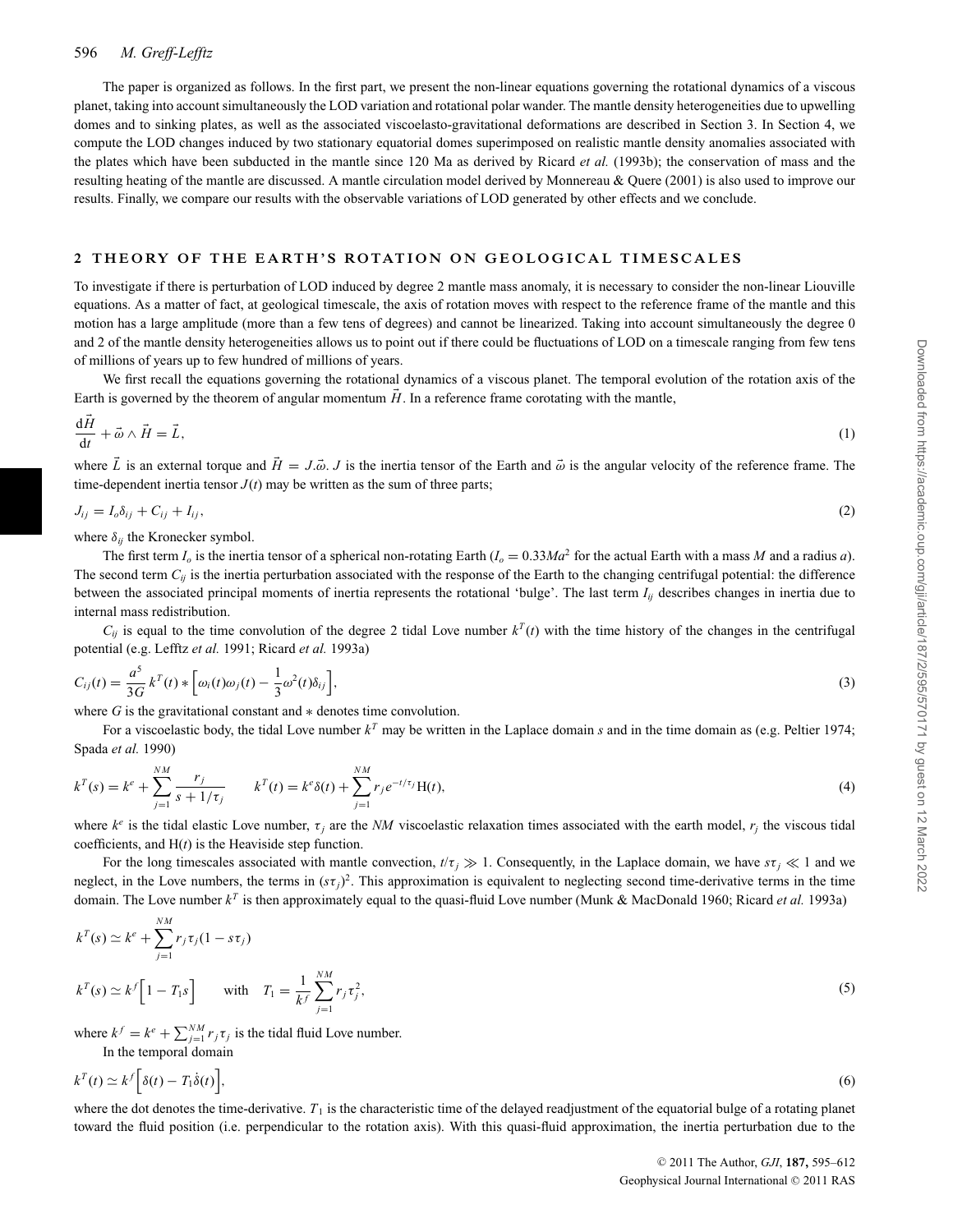centrifugal potential becomes (Ricard *et al.* 1993a)

$$
C_{ij}(t) = \frac{C_o}{\Omega^2} \Big[ \omega_i \omega_j - \frac{\omega^2}{3} \delta_{ij} - T_1 \Big( \dot{\omega}_i \omega_j + \omega_i \dot{\omega}_j - \frac{2}{3} \dot{\omega}_k \omega_k \delta_{ij} \Big) \Big]
$$
(7)

with  $C_o = \frac{a^5}{3G} \Omega^2 k^f$ ,  $\Omega$  being the sidereal rotation rate.

We introduce non-dimensional variables  $m_i(t) = \frac{\omega_i(t)}{\Omega}$  and we define  $m = \sqrt{m_1^2 + m_2^2 + m_3^3}$ .

On geological timescales,  $\frac{dH}{dt} \ll \vec{\omega} \wedge \vec{H}$ : the 'geological' time is large in comparison with the 'diurnal' time related to the sidereal rotation. From the conservation of the kinetic energy of the Earth, we can show that neglecting  $\frac{dH}{dt}$  forbids any temporal variation of the amplitude of the rotation vector, implying  $\omega^2 = \Omega^2$ : the LOD cannot vary in this approach. This hypothesis is usually made in studies relative to the wander of the rotational axis. Here, we are interested in the LOD variation, and consequently we have to keep this term in the conservation of angular momentum.

To be consistent with a quasi-fluid approximation of the tidal Love number, we have to neglect the second time derivative [i.e. terms in  $\frac{d^2m_1}{dt^2}$ ,  $\frac{dm_1}{dt} \frac{dm_2}{dt}$ ... in eq. (1)].

The equations governing the rotational dynamics of a viscous planet may be written, from the conservation of angular momentum

$$
A\begin{pmatrix} \frac{\mathrm{d}m_1}{\Omega dt} \\ \frac{\mathrm{d}m_2}{\Omega dt} \\ \frac{\mathrm{d}m_3}{\Omega dt} \end{pmatrix} = \begin{pmatrix} F_1 \\ F_2 \\ F_3 \end{pmatrix} + \begin{pmatrix} \frac{L_1}{\Omega^2} \\ \frac{L_2}{\Omega^2} \\ \frac{L_3}{\Omega^2} \end{pmatrix},
$$
\n(8)

where

$$
A = \begin{pmatrix} I_o + I_{11} + \frac{2}{3}C_o(m^2 + 2m_1^2) & I_{12} + \frac{4}{3}C_o m_1 m_2 + \Omega T_1 C_o m^2 m_3 & I_{13} + \frac{4}{3}C_o m_1 m_3 - \Omega T_1 C_o m^2 m_2 \\ I_{12} + \frac{4}{3}C_o m_1 m_2 - \Omega T_1 C_o m^2 m_3 & I_o + I_{22} + \frac{2}{3}C_o (m^2 + 2m_2^2) & I_{23} + \frac{4}{3}C_o m_2 m_3 + \Omega T_1 C_o m^2 m_1 \\ I_{13} + \frac{4}{3}C_o m_1 m_3 + \Omega T_1 C_o m^2 m_2 & I_{23} + \frac{4}{3}C_o m_2 m_3 - \Omega T_1 C_o m^2 m_1 & I_o + I_{33} + \frac{2}{3}C_o (m^2 + 2m_3^2) \end{pmatrix}
$$

and

$$
\begin{cases}\nF_1 = (m_3^2 - m_2^2)I_{23} + m_1m_3I_{12} - m_1m_2I_{13} + m_3m_2(I_{22} - I_{33}) \\
-m_1 \frac{dI_{11}}{\Omega dt} - m_2 \frac{dI_{12}}{\Omega dt} - m_3 \frac{dI_{13}}{\Omega dt} \\
F_2 = (m_1^2 - m_3^2)I_{13} + m_1m_2I_{23} - m_3m_2I_{12} + m_1m_3(I_{33} - I_{11}) \\
-m_1 \frac{dI_{12}}{\Omega dt} - m_2 \frac{dI_{22}}{\Omega dt} - m_3 \frac{dI_{23}}{\Omega dt} \\
F_3 = (m_2^2 - m_1^2)I_{12} + m_2m_3I_{13} - m_1m_3I_{23} + m_1m_2(I_{11} - I_{22}) \\
-m_1 \frac{dI_{13}}{\Omega dt} - m_2 \frac{dI_{23}}{\Omega dt} - m_3 \frac{dI_{33}}{\Omega dt}\n\end{cases}
$$
\n(10)

Note that the matrix *A* may be separated into symmetric and antisymmetric parts: the latter is proportional to  $\Omega T_1$  and is responsible for polar wander.

We first neglect the external torque, which could be responsible for the tidal secular deceleration of the axial rotation of the Earth, as we will see in Section 4.6.

Hereafter, the exciting sources are the perturbations of the inertia tensor induced by the internal load  $I_{ii}$ ; the unknowns are the coordinates of the rotation vector  $m_1(t)$ ,  $m_2(t)$  and  $m_3(t)$ .

## **3 VISCOELASTO-GRAVITATIONAL DEFORMATIONS AND MANTLE DENSITY HETEROGENEITIES**

This section is focused on the sources of excitation  $I_{ii}$  which are the components of the inertia tensor perturbations induced by internal loads within the mantle.

#### **3.1 Mantle density heterogeneities and inertia tensor perturbations: theory**

The anomaly in mantle mass may be expanded in spherical harmonics, at each radius *r*

$$
\Delta \rho(r,\theta,\varphi) = \sum_{n=0}^{\infty} \sum_{m=0}^{n} \left[ \delta \rho_n^{cm}(r) \cos m\varphi + \delta \rho_n^{sm}(r) \sin m\varphi \right] P_n^m[\cos(\theta)],
$$

© 2011 The Author, *GJI*, **187**, 595–612 Geophysical Journal International © 2011 RAS (9)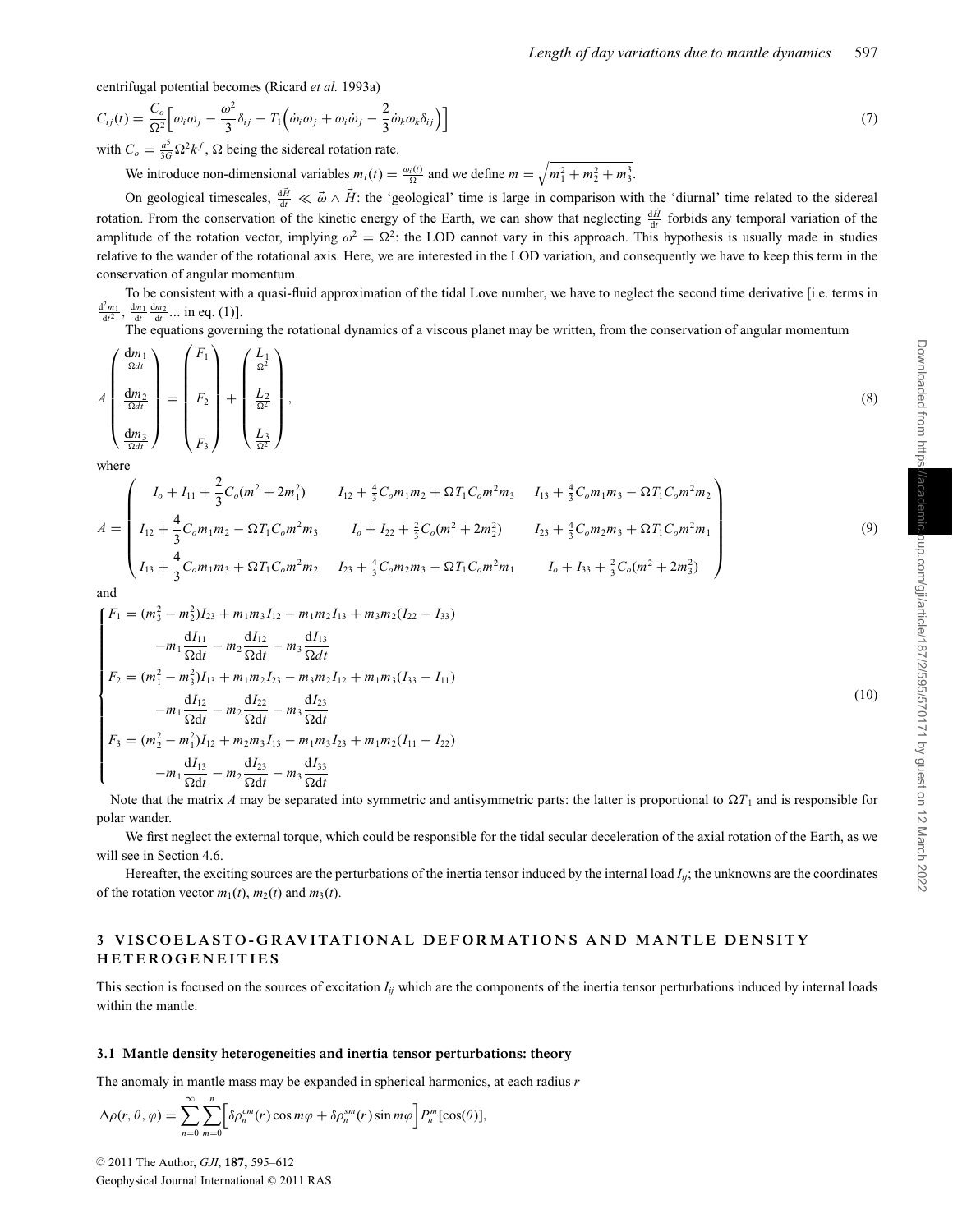## 598 *M. Greff-Lefftz*

where  $P_n^m(x)$  are the associated Legendre functions,  $\theta$  is colatitude and  $\varphi$  is longitude. We define  $Y_n^m = \cos m\varphi P_n^m(\cos \theta)$  and  $Y_n^{ms} =$  $\sin m\varphi P_n^{\ m}(\cos\theta)$  the non-normalized spherical harmonics.

The inertia tensor perturbations *Iij* depend only on the mantle mass anomalies of degree 0 and 2. However, we must also take into account a delayed effect due to the viscoelastic deformations in our earth model. Based on the MacCullagh theorem (e.g. Munk & MacDonald 1960), we may relate the inertia tensor components to the degree 2 spherical harmonics coefficients of the surface gravitational potential (direct gravitational effect of the load + viscoelastic mass redistribution potential). The inertia tensor perturbations  $I_{ij}$  may thus be written, taking into account viscoelastic deformations

$$
\begin{cases}\nI_{11}(t) = \frac{4\pi}{5} \int_{b}^{a} r^{4} \Big[ \delta(t) + \left(\frac{a}{r}\right)^{2} k_{2}'(r, t) \Big] * \Big[ \frac{1}{3} \delta \rho_{2}^{c0}(r, t) - \delta \rho_{2}^{c2}(r, t) \Big] dr + \delta I_{o}(t) \\
I_{22}(t) = \frac{4\pi}{5} \int_{b}^{a} r^{4} \Big[ \delta(t) + \left(\frac{a}{r}\right)^{2} k_{2}'(r, t) \Big] * \Big[ \frac{1}{3} \delta \rho_{2}^{c0}(r, t) + \delta \rho_{2}^{c2}(r, t) \Big] dr + \delta I_{o}(t) \\
I_{33}(t) = -\frac{8\pi}{15} \int_{b}^{a} r^{4} \Big[ \delta(t) + \left(\frac{a}{r}\right)^{2} k_{2}'(r, t) \Big] * \delta \rho_{2}^{c0}(r, t) dr + \delta I_{o}(t) \\
I_{12}(t) = -\frac{8\pi}{5} \int_{b}^{a} r^{4} \Big[ \delta(t) + \left(\frac{a}{r}\right)^{2} k_{2}'(r, t) \Big] * \delta \rho_{2}^{s2}(r, t) dr \\
I_{13}(t) = -\frac{4\pi}{5} \int_{b}^{a} r^{4} \Big[ \delta(t) + \left(\frac{a}{r}\right)^{2} k_{2}'(r, t) \Big] * \delta \rho_{2}^{c1}(r, t) dr \\
I_{23}(t) = -\frac{4\pi}{5} \int_{b}^{a} r^{4} \Big[ \delta(t) + \left(\frac{a}{r}\right)^{2} k_{2}'(r, t) \Big] * \delta \rho_{2}^{c1}(r, t) dr \\
I_{23}(t) = -\frac{4\pi}{5} \int_{b}^{a} r^{4} \Big[ \delta(t) + \left(\frac{a}{r}\right)^{2} k_{2}'(r, t) \Big] * \delta \rho_{2}^{s1}(r, t) dr\n\end{cases} (11)
$$

with

$$
\delta I_o(t) = \frac{8\pi}{3} \int_b^a r^4 \left[ \delta(t) + \left(\frac{a}{r}\right)^2 k'_0(r, t) \right] * \delta \rho_0^{c0}(r, t) dr,\tag{12}
$$

where *a* and *b* are, respectively, the surface and core radii. Inertia changes due to mantle density heterogeneities act directly on the planet through the δ(*t*) Dirac function. However, they also have a delayed effect due to viscoelastic deformations: these effects are taken into account through the time convolution with degree 0 and degree 2 internal loading Love number  $k'_0(r, t)$  and  $k'_2(r, t)$ . These Love numbers express the contribution of viscoelastic deformations induced by internal loads within the Earth to the inertia tensor perturbations. We define the viscous Love numbers  $k_0^f(r)$  and  $k_2^f(r)$  as the fluid limit of the viscoelastic Love numbers: this is a good approximation when the timescale of internal loads greatly exceeds the viscoelastic relaxation times. In this case, the temporal convolution in (11) disappears and the inertia tensor perturbations become, for example for  $I_{13}$  and  $\delta I_o$ 

$$
\begin{cases}\nI_{13}(t) = -\frac{4\pi}{5} \int_{b}^{a} r^{4} \left[ 1 + \left(\frac{a}{r}\right)^{2} k_{2}^{f}(r) \right] \delta \rho_{2}^{c1}(r, t) dr \\
\delta I_{0}(t) = \frac{8\pi}{3} \int_{b}^{a} r^{4} \left[ 1 + \left(\frac{a}{r}\right)^{2} k_{0}^{f}(r) \right] \delta \rho_{0}^{c0}(r, t) dr\n\end{cases}
$$
\n(13)

The internal loading degree 2 viscous Love number has been widely investigated in the literature on the incompressible Earth. Degree 0 is related to mass conservation and consequently, we cannot assume anymore an incompressible earth model: as a matter of fact, this assumption would forbid any volume variation. However such variations are necessary to ensure mass conservation for the Earth. The computation of these internal loading Love numbers for the degrees 0 and 2 is detailed in Appendix A.

For degree  $n > 1$  the viscous geoid kernels are not significantly influenced by the compressibility of the mantle (e.g. Forte & Peltier 1991; Corrieu *et al.* 1995, and more recently Cambiotti *et al.* 2009). So we will assume, for simplicity an incompressible planet when investigating degree 2 deformations. The stratification of the mantle plays an important role in the computation of the degree 2 geoid kernel. Geodynamic and convection studies establish that an isoviscous homogeneous earth model is far from reality (Ricard *et al.* 1993a; Richards *et al.* 1999). So we will use hereafter a simple four-layered model consisting of a viscoelastic lithosphere, a viscoelastic upper and lower mantle (we assume that the lithosphere and the whole mantle have the same density  $\rho^m$ ), and an inviscid fluid core (with a density  $\rho^c$ ). The geometrical and physical parameters of our four-layered earth model are given in Table 1. *VR* is the ratio of lower to upper mantle viscosities. The associated degree zero and two kernels are plotted in Fig. 1, for different *VR* ranging from 5 to 100. The thickest solid line is for  $VR = 40$ .

Our degree 2 kernel for  $VR = 40$  (solid line) is close to the degree 2 geoid kernel computed in studies based on the best fit between the observed geoid and the one induced by mantle density heterogeneities derived from tomography and/or geodynamic models (e.g. Ricard *et al.* 1993a; Steinberger 2000; Marquart *et al.* 2005). So, we will use this viscosity ratio for our reference model. For the degree *n* = 2, and

**Table 1.** Geometrical and physical parameters of the four-layer reference Earth model (PREM-averaged values).

| Radius (km)     | Density $(\text{kg m}^{-3})$ | Rigidity (Pa)         | Viscosity (Pas)      |  |  |
|-----------------|------------------------------|-----------------------|----------------------|--|--|
| 6271 < r < a    | 4414                         | $1.66 \times 10^{11}$ | $1.1 \times 10^{22}$ |  |  |
| 5701 < r < 6271 | 4414                         | $1.66 \times 10^{11}$ | $10^{21}$            |  |  |
| 3480 < r < 5701 | 4414                         | $1.66 \times 10^{11}$ | $VR \times 10^{21}$  |  |  |
| 0 < r < 3480    | 12420                        | $_{0}$                |                      |  |  |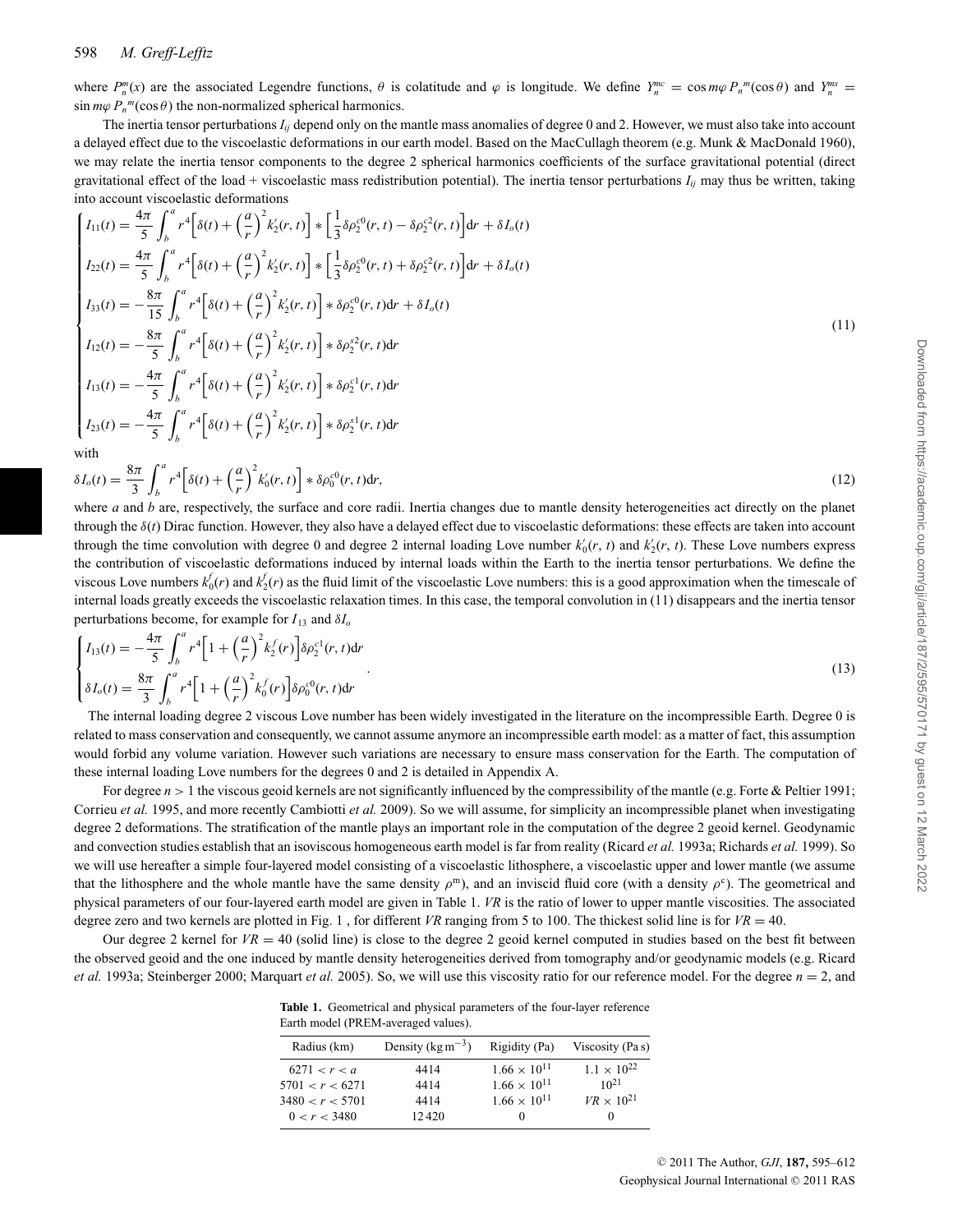

**Figure 1.** Degree zero (dashed line) and two (solid line) kernels  $\left[\frac{r_o^2}{a^2} + k'_n(r_o)\right]$  as a function of  $r_o$ , for different viscosity ratio VR ranging from 5 to 100. The thickest solid line is for  $VR = 40$ .

| <b>Table 2.</b> Rotational time 11 in Kyr for different viscosity ratio between upper and lower manue. |  |  |  |                                                                 |    |      |     |           |     |     |     |  |
|--------------------------------------------------------------------------------------------------------|--|--|--|-----------------------------------------------------------------|----|------|-----|-----------|-----|-----|-----|--|
| Viscosity ratio VR 5 10 20                                                                             |  |  |  | 30                                                              | 40 | - 50 | -60 | <b>70</b> | -80 | 90. | 100 |  |
| $T_1$ (kyr)                                                                                            |  |  |  | 3.29 6.10 10.98 15.08 18.59 21.63 24.29 26.66 28.78 30.69 32.42 |    |      |     |           |     |     |     |  |

**Table 2.** Rotational time  $T_1$  in kyr for different viscosity ratio between upper and lower mantle.

 $VR = 40$ , a positive mass anomaly located in the upper part of the mantle will involve a positive geoid whereas a positive mass anomaly in the lower mantle will involve a negative geoid; the degree 2 geoid kernel changes sign at a depth 1200 km.

The degree 0 kernel does not depend on the viscosity ratio (see Appendix A). For the degree *n* = 0, a positive mass anomaly within the mantle will involve a positive perturbation of the moment of inertia, whatever the depth of the load.

We have also computed for these earth models the degree 2 tidal Love number, and especially the rotational time  $T_1$  which increases with the viscosity ratio (see Ricard *et al.* 1993a) for more details): its value, for incompressible earth model, ranges from 3 to 32 kyr (Table 2) so that the quantity  $\Omega T_1$  is around 10<sup>7</sup> that is to say much larger than 1. In matrix *A*, the terms in  $\Omega T_1$  corresponding to the non-symmetric part and directly related to polar wander are dominant.

In the next section, we test a simple model for mantle mass anomalies: a cold blob sinking vertically within the mantle in order to compare the degree 0 and 2 contributions of the inertia tensor perturbations.

#### **3.2 Plates sinking into the mantle**

In this part, we want to investigate a mantle mass anomaly (with a mass  $\delta M$ ) which remains constant  $\frac{\partial \delta M}{\partial t} = 0$  but which moves within the mantle: for example, a cold blob sinking vertically into the mantle. Fig. 2 is a simple cartoon where the blob is modelled as a spherical cap with radius *L* and thickness *H*, sinking vertically within the mantle along an axis with colatitude  $\theta_o$  and longitude  $\varphi_o$ . This shape is highly unrealistic but because it involves simple solutions for the mantle mass anomaly and the associated inertia perturbations, we use it as a pedagogical example. Assuming that  $L \ll a$ , the mass of this blob is  $\delta M = \Delta \rho \pi L^2 H$ , where the density contrast  $\Delta \rho$  between the cold blob and the surrounding mantle is assumed to be constant with time.

The inertia tensor perturbation induced by the degree 2 mass anomaly associated with the blob at radius  $r<sub>o</sub>$  may be written

$$
\begin{cases}\nI_{11} = \frac{1}{3} \delta Ma^2 \left( Y_2^{0c}(\theta_o, \varphi_o) - \frac{1}{4} Y_2^{2c}(\theta_o, \varphi_o) \right) \left[ \frac{r_o^2}{a^2} + k_2'(r_o) \right] + \delta I_o \\
I_{22} = \frac{1}{3} \delta Ma^2 \left( Y_2^{0c}(\theta_o, \varphi_o) r + \frac{1}{4} Y_2^{2c}(\theta_o, \varphi_o) \right) \left[ \frac{r_o^2}{a^2} + k_2'(r_o) \right] + \delta I_o \\
I_{33} = -\frac{2}{3} \delta Ma^2 Y_2^{0c}(\theta_o, \varphi_o) \left[ \frac{r_o^2}{a^2} + k_2'(r_o) \right] + \delta I_o \\
I_{12} = -\frac{1}{6} \delta Ma^2 Y_2^{2s}(\theta_o, \varphi_o) \left[ \frac{r_o^2}{a^2} + k_2'(r_o) \right] \\
I_{13} = -\frac{1}{3} \delta Ma^2 Y_2^{1c}(\theta_o, \varphi_o) \left[ \frac{r_o^2}{a^2} + k_2'(r_o) \right] \\
I_{23} = -\frac{1}{3} \delta Ma^2 Y_2^{1s}(\theta_o, \varphi_o) \left[ \frac{r_o^2}{a^2} + k_2'(r_o) \right] \\
I_{23} = -\frac{1}{3} \delta Ma^2 Y_2^{1s}(\theta_o, \varphi_o) \left[ \frac{r_o^2}{a^2} + k_2'(r_o) \right] \\
\text{with} \qquad \delta I_o = \frac{2}{3} \delta Ma^2 \left[ \frac{r_o^2}{a^2} + k_0'(r_o) \right].\n\end{cases}
$$

(14)

© 2011 The Author, *GJI*, **187**, 595–612 Geophysical Journal International © 2011 RAS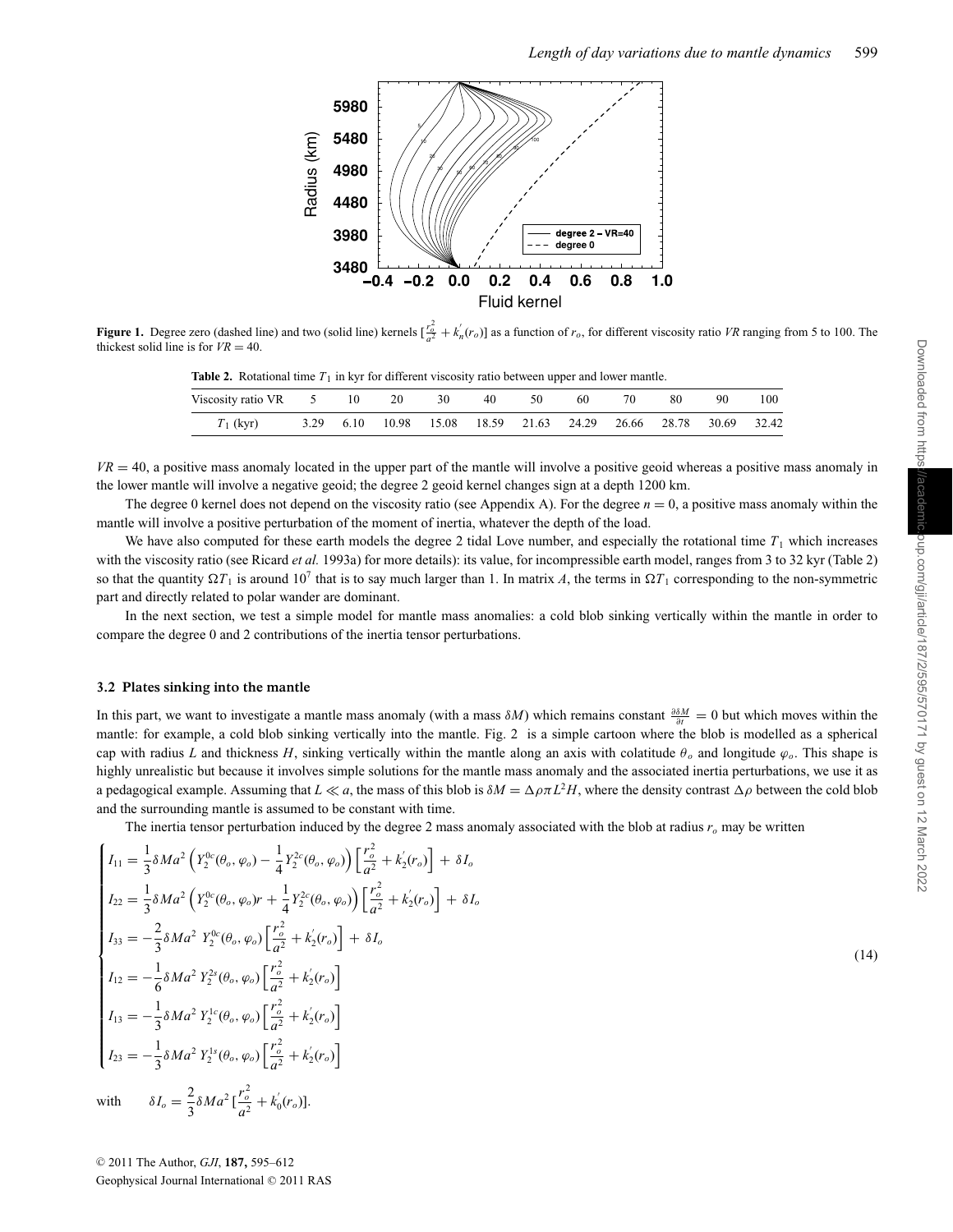

**Figure 2.** Cartoon where the blob is modelled as a spherical cap with a radius *L* and a thickness *H* sinking vertically within the mantle along the axis with a colatitude  $\theta_o$  and a longitude  $\varphi_o$ 



**Figure 3.** Moment of inertia  $\frac{I_{33}}{I_o}$  (left-hand panel) and  $\frac{\delta I_o}{I_o}$  (right-hand panel). The solid thick line is for  $VR = 40$ .

At *t* = 0 the blob is located at the top of the lithosphere and then it sinks within the upper mantle at a constant velocity about 5 cm yr<sup>-1</sup>. When the blob crosses the 670 km discontinuity, its downward velocity is assumed to decrease by a factor that may be written as the logarithm of the viscosity ratio between lower and upper mantle (Ricard *et al.* 1993b).

We use  $L = 1000$  km,  $H = 100$  km, and  $\Delta \rho = 80$  kg m<sup>-3</sup>. We assume that the blob sinks along the axis ( $\theta_o = 105°$ ,  $\varphi_o = 208°$ ), and we compute  $I_{33}$  and  $\delta I_o = \frac{2}{3} \delta M a^2 \left[ \frac{r_o^2 - a^2}{a^2} + k'_0(r_o) - k'_0(a) \right]$ , for viscosity ratios *VR* ranging from 5 to 100 (Fig. 3).

Note that δ*Io* is larger than *I* 33. The degree 0 and 2 mantle density anomalies have the same order of magnitude, but because of the deformations at the CMB and at the surface, the degree 2 geoid kernel is smaller than the degree 0 kernel. This point implies that LOD will essentially depend on degree 0 mantle mass anomalies, whereas TPW will depend on degree 2.

We now compute how the rotational axis is perturbed by this sinking blob, solving the set of eq. (8). We first plot in Fig. 4 the temporal evolution of the latitude and the longitude of the pole and of course obtain the well-known result that the rotational axis tends to be in the direction of the maximal principal inertia axis (PIA): for  $t < 52.5$  Myr, the blob is in the upper part of the mantle at a depth <1200 km where the degree 2 geoid kernel is positive, and the maximal PIA is in a plane, with a colatitude about  $15^\circ$ , perpendicular to the axis of the blob. For  $t > 52.5$  Myr, the blob is at a depth where the geoid kernel is negative and consequently the maximal PIA is the direction of the axis of the blob. At  $t = 184$  Myr, the blob arrives at the CMB where it is isostatically compensated and there is no more drift of the pole of rotation. The cuspidal point in the latitude is associated to a change by 180◦ in longitude: this expresses the fact that the pole crosses the geographical North axis.

The LOD variation with respect to the initial value (at  $t = 0$ ) is plotted in Fig. 5 (left-hand column) for various viscosity ratios VR.

Note that for  $VR \ge 50$  the LOD variation is close to  $\frac{2\pi}{\Omega} \frac{\delta I_o(t)}{I_o}$  (right-hand column) that is to say is mainly due to the degree 0 mantle mass anomaly.

For  $VR < 50$ , there are fluctuations induced by the degree 2 mantle mass anomaly, although the dominant term results from the degree zero mantle density heterogeneities.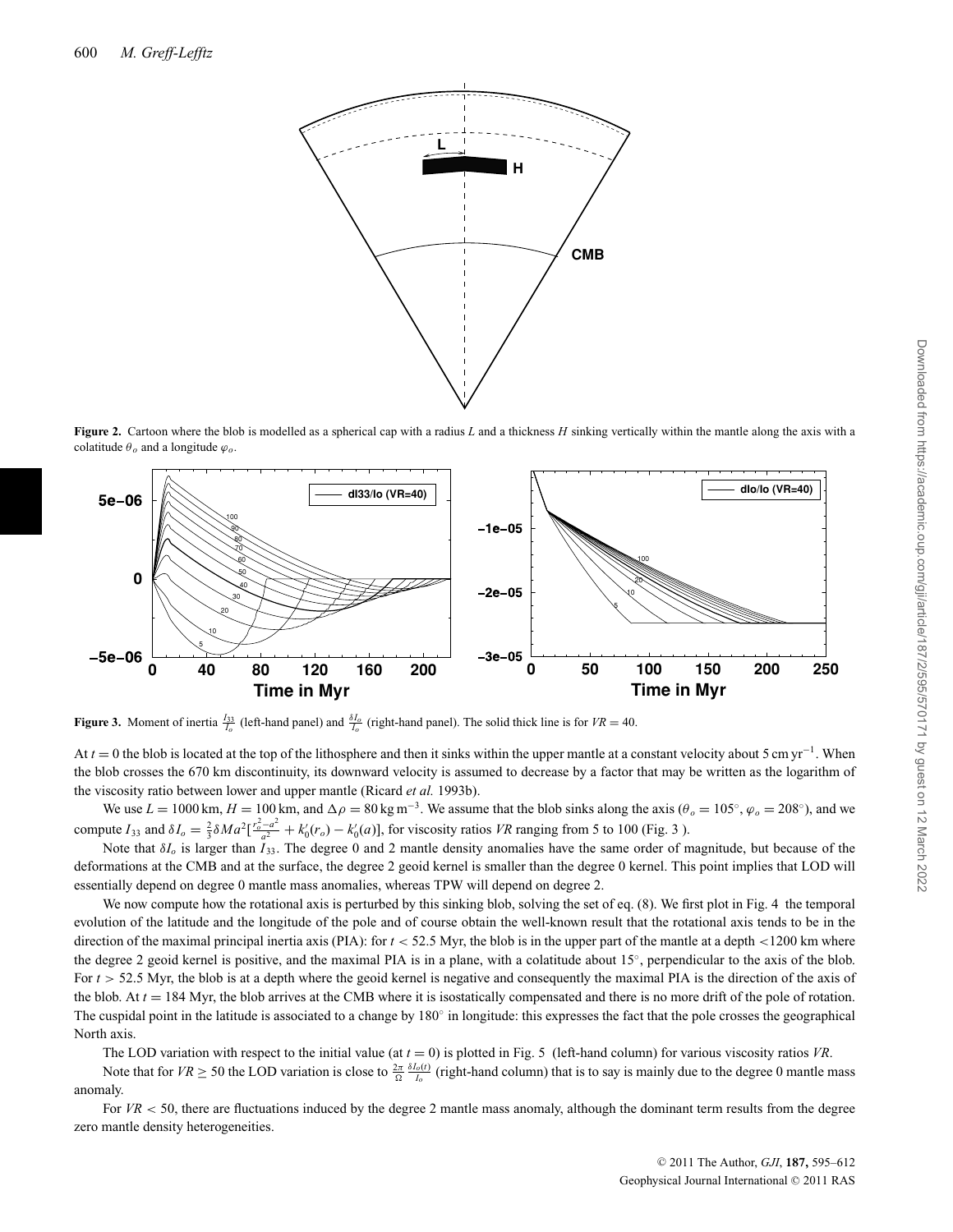

**Figure 4.** Latitude (left-hand panel) and longitude (right-hand panel) of the pole of rotation (i.e. the intersection between the axis of rotation and the surface of the planet) for various viscosity ratio. In thick solid line,  $VR = 40$ .



**Figure 5.** LOD variation (left-hand panel) and  $\frac{2\pi}{\Omega} \frac{\delta I_0(t)}{I_0}$  (right-hand panel) with respect to the initial value (at *t* = 0) induced by the sinking blob, for various viscosity ratio *VR* ranging from 10 to 100: in thick solid line,  $VR = 40$ , in dashed line  $VR = 50$  and in long-dashed line  $VR = 30$ .

There is a geological acceleration of the angular velocity of the Earth, and thus a geological decrease in the LOD with an order of magnitude about  $0.01 - 0.02 \,\mu s \,\text{yr}^{-1}$ .

Before investigating the perturbation of the rotation vector induced by inertia tensor perturbations for a realistic mantle model with mass anomalies related to subduction and to large-scale upwellings, let us recall the simple problem of the secular cooling of the Earth.

#### **3.3 Secular cooling**

Mantle convection cools the Earth and the amount of heat that escapes can be measured by studying the heat flux through the ocean floor and continents. The total heat loss of the Earth is about  $40 \times 10^{12}$  W (TW). Subtracting radiogenic heat production (about 20 TW) from this total heat loss yields 20 TW due to secular cooling (that lowers mantle temperature and extracts heat from the core through the CMB).

We define *T* the temperature.

Secular cooling amounts to about  $\frac{dT}{dt} = -100 \text{ K Gyr}^{-1}$ . As a consequence, the average density of the Earth increases by about  $\frac{d\rho}{dt} = -\alpha \rho \frac{dT}{dt} = 16.5 \text{ kg m}^{-3} \text{ Gyr}^{-1}$  with  $\alpha = 3 \times 10^{-5} \text{ K}^{-1}$  the average thermal expansion coefficient of the mantle (for a review, see Jaupart *et al.* 2009).

To ensure the conservation of the mass of the Earth, a contraction of the planet results, that is, a decrease of its radius  $\frac{da}{dt}$  such that

$$
\frac{\mathrm{d}a}{\mathrm{d}t} = \frac{\alpha}{3}a\frac{\mathrm{d}T}{\mathrm{d}t} = -6371 \,\mathrm{m} \,\mathrm{Gyr}^{-1} < 0.
$$

We assume the planet to be homogeneous, in this simple model. The variation of its moment of inertia associated with such cooling will be

$$
\frac{d\delta I_o}{dt} = \frac{8\pi}{15} \left[ \frac{d\rho}{dt} a^5 + 5a^4 \rho \frac{da}{dt} \right]
$$
  
=  $I_o \left[ -\alpha \frac{dT}{dt} + \frac{5}{3} \alpha \frac{dT}{dt} \right]$   
=  $\frac{2}{3} \alpha I_o \frac{dT}{dt} < 0.$  (15)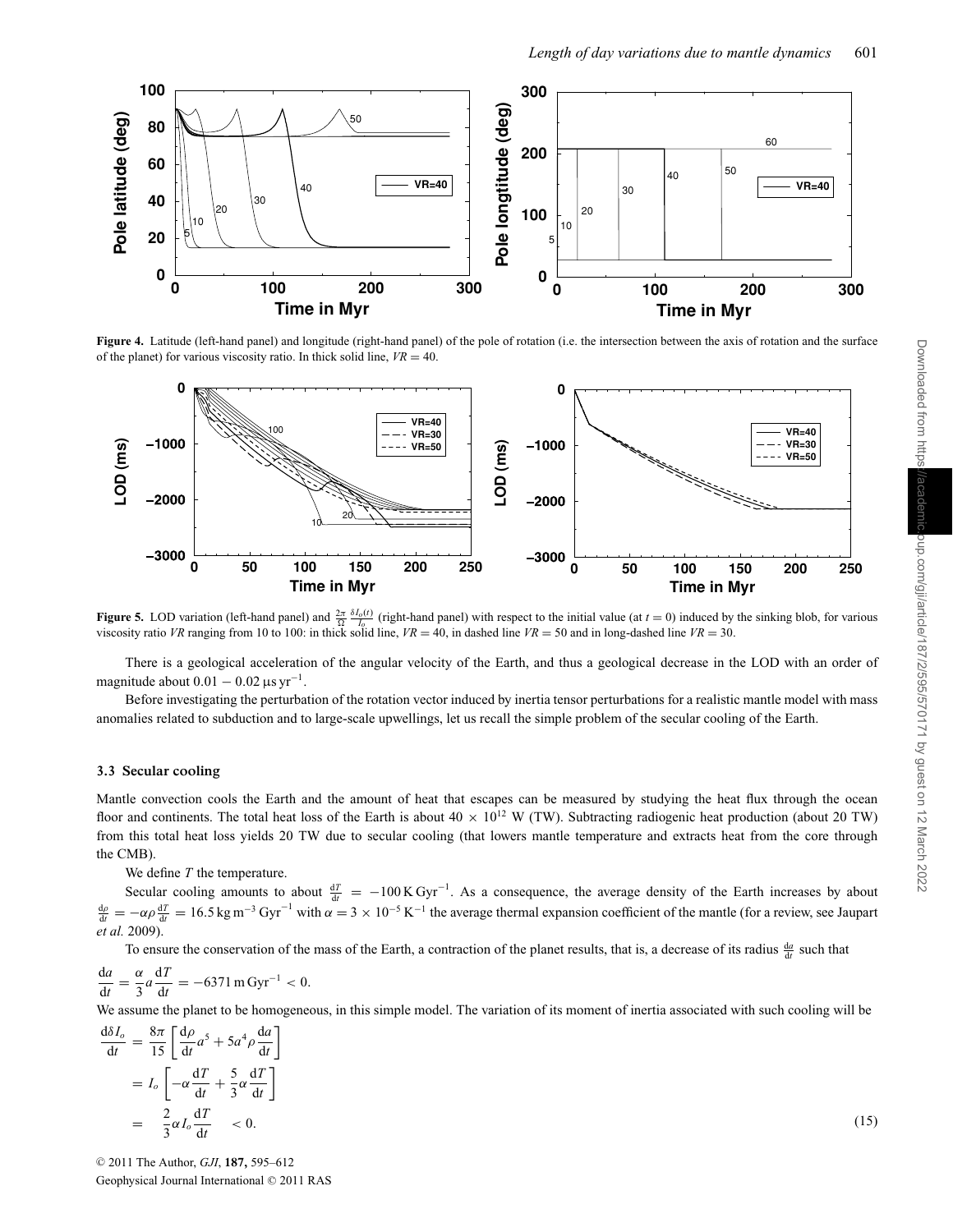## 602 *M. Greff-Lefftz*

The effect of the decrease in radius is larger than the effect of the increase in density, so that the moment of inertia decreases with an order of magnitude about:  $\frac{d\delta I_o}{dt} = -2 \times 10^{-3} I_o$  per Gyr.

Because of the conservation of the axial angular momentum of the Earth there is an acceleration of the angular velocity associated with this decrease of moment of inertia and the associated variation of the LOD is

$$
\frac{2\pi}{\Omega} \frac{\delta I_o(t)}{I_o} = -172 \text{ s Gyr}^{-1}
$$
  
it is to say about  $-0.2 \text{ s Myr}^{-1}$ .

In the next sections, we will compute the perturbation of the rotation vector induced by inertia tensor perturbations corresponding to mantle mass anomalies related to subduction and to large-scale upwellings, on a timescale of a hundred million years. Secular cooling will be included in this computation as well as variations at shorter timescale (a few tens of millions years).

## **4 GEOPHYSICAL APPLICATION**

#### **4.1 Some remarks about the conservation of the mass of the mantle**

The ocean floor is formed at ridges where the upwelling mantle is partially molten. As it moves away from the ridge, the oceanic plate cools and becomes denser. At a certain distance which depends on the velocity and age of the plate, density becomes too large for the plate to be stable at the surface, and the plate then sinks into the mantle at a subduction zone. Extraction of hot mantle at ridges, plate cooling, injection of the cold plate at subduction zones forms a cycle in which heat is removed from the Earth (see previous section).

We define  $\delta m^S(t)$  the mass injected at subduction zones.

The above cycle conserves the total mass of the Earth, so that the mass extracted at ridges is equal to −δ*mS*(*t*).

Sinking plates are colder than the surrounding mantle and consequently induce a positive excess of mass: the density contrast of the slab with the surrounding mantle is assumed to remain constant with depth and equal to 80 kg m−<sup>3</sup> (Ricard *et al.* 1993b), until the depth where the plates stop sinking. We define  $\delta m^m(t)$  the total mass in the mantle

$$
\delta m^m(t) = 4\pi \int_b^a \delta \rho_0^{c0}(r,t) r^2 \mathrm{d}r. \tag{16}
$$

We define  $\delta m^C(t)$  the total mass which has been introduced into the Earth by subduction and has reached the CMB, at a given time *t*. When the slab arrives at the bottom of the mantle, it cannot stay since additional matter is arriving from above. Mass conservation requires that for each element of mass arriving at a given depth, an equal amount must move up to compensate for it. Consequently, we do not know how the cold mass is distributed at the CMB, but it stays there for an undetermined amount of time before to disappearing due to heating (because of radioactive elements). We assume that this cold mass cools the whole Earth inducing an increase in the mean density of about  $\frac{3}{4\pi} \frac{\delta m^C(t)}{a^3}$ .

Let us now compute the perturbations of the moment of inertia associated with these three sources of degree 0 mass anomalies

(i) The perturbation of the moment of inertia induced by the extraction of hot mantle at the ridges is

$$
\delta I_o^S(t) = -\frac{2}{3} \delta m^S(t) a^2.
$$
 (17)

It is exactly compensated by the inertia perturbation induced by the injection of cold plates at subduction zones.

(ii) The perturbation of inertia due to mantle mass anomalies resulting from the sinking plate  $\delta I_o^m$  may be written

$$
\delta I_o^m(t) = \frac{8\pi}{3} \int_b^a r^4 \left[ \delta(t) + \left(\frac{a}{r}\right)^2 k_0'(r, t) \right] \ast \delta \rho_0^{c0}(r, t) dr. \tag{18}
$$

(iii) The perturbation of inertia due to mass anomaly resulting from the cooling of the mantle  $\delta I_o^c$ 

$$
\delta I_o^c(t) = \frac{2}{5} \delta m^c(t) a^2. \tag{19}
$$

We next investigate the influence of upwelling domes and subducted plates sinking into the mantle on LOD, using very simple models of mantle dynamics.

#### **4.2 A simple model for the large-scale pattern of mantle dynamics**

We first present our simple model for the large-scale pattern of mantle dynamics. This model is described in detail in (Rouby *et al.* 2010). The model is able to explain the observed present-day geoid and the wander of the rotation axis since 120 Ma, based on the distribution of mantle density heterogeneities. In this section, we just point out its main features.

#### *4.2.1 Domes*

Laboratory study (Davaille 1999) of thermochemical convection in a fluid with stratified density and viscosity has shown that a 'doming' regime may be observed for a range of parameters plausible for the Earth. In this regime, the domes oscillate vertically within the mantle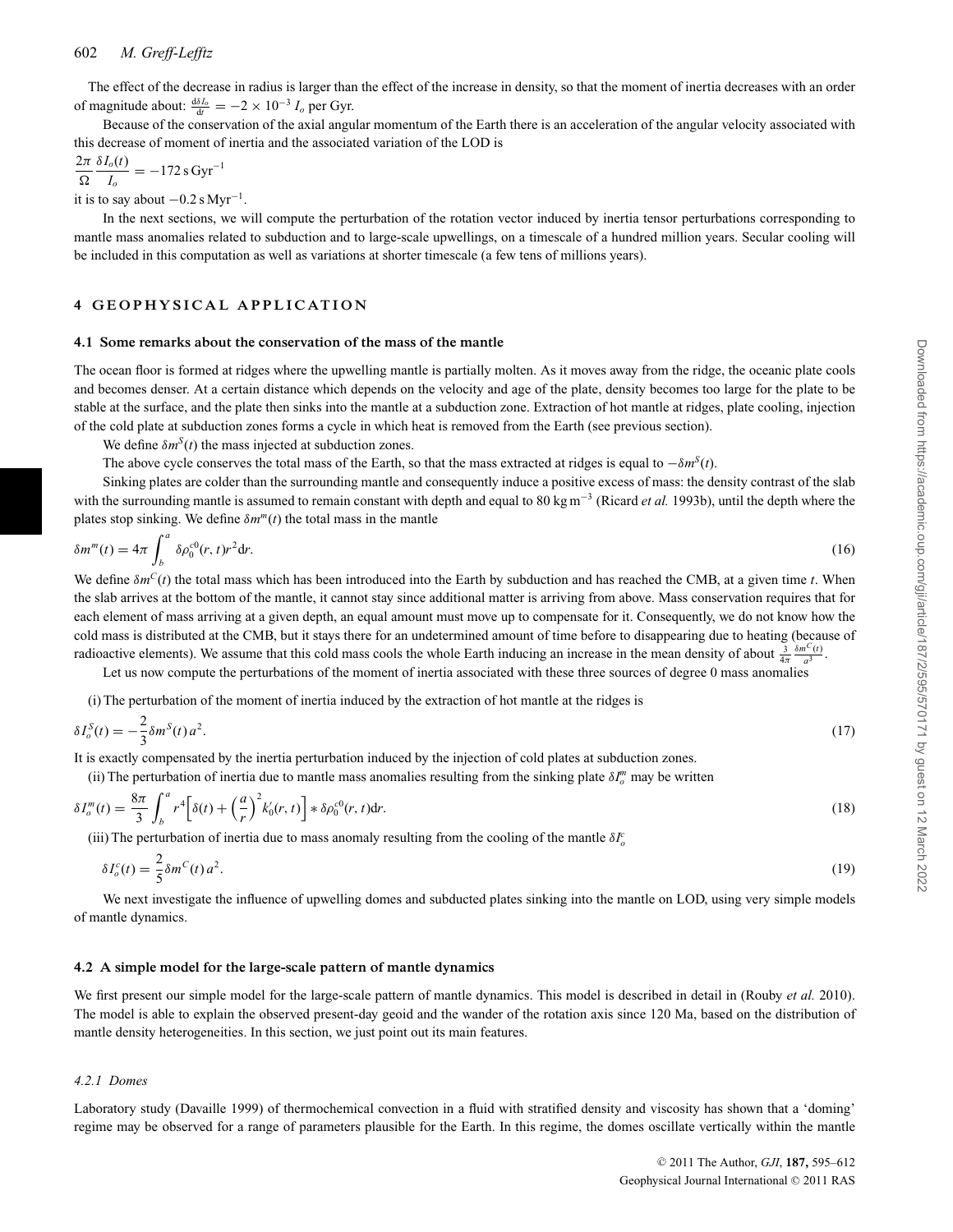

(CMB) 2890 km

Figure 6. Cartoon representing the construction of a density heterogeneities model for the Earth based on subduction history from Lithgow-Bertelloni & Richards (1998). The reference frame used in this cartoon is related to the surface of the oceanic plate and consequently the sinking of the plate does not look vertical. In a reference frame related to the mantle the plate sinks vertically with the velocity  $V_c$ .

with very long pseudo-periodicities ranging from some hundred million years to 1 Gyr. Such domes could be responsible for the superswells observed at the Earth's surface (e.g. Lithgow-Bertelloni & Silver 1998; Gurnis *et al.* 2000; Tan *et al.* 2002). From experimental study as well as palaeomagnetic observations (Davaille *et al.* 2005), the characteristic timescale of the doming regime seems larger than the timescale of subduction. Consequently, we have assumed that the spatial distribution of mass anomalies in the lower mantle associated with these large-scale upwellings have been constant in time for the past 120 Myr, and we have modelled them using the present-day tomography of the lower mantle, assuming a constant density contrast  $\Delta \rho = -50 \text{ kg m}^{-3}$  between the 'hot' domes and the surrounding mantle.

We introduce inertia tensor perturbations,  $I^D$ , in order to take into account this non-hydrostatic internal load which varies at a timescale longer than that of subduction.

#### *4.2.2 Subductions*

Subducted lithosphere is a major component of mantle density heterogeneities. We start with the model of mantle density heterogeneities derived by Ricard *et al.* (1993b), which uses plate-motion reconstructions under the assumption that subducted slabs sink vertically into the mantle (Fig. 6 ), first with the observed surface velocity. When they cross the upper/lower mantle interface, the slabs are assumed to be folded or thickened and the velocity is decreased by a factor ln VR of about 4.

Lithgow-Bertelloni & Richards (1998) modelled the temporal evolution of mantle density heterogeneities associated with the large-scale pattern of plate tectonic motions since 120 Ma, assuming that the plates sink down to the CMB. However, the tomographic images show that subducted plates do not reach systematically the CMB (Fukao *et al.* 2001) and we have investigated the influence to the geoid of the depth where the plates stop to sink (Rouby *et al.* 2010).

#### *4.2.3 Our simple model*

Finally, our 'preferred' model of mantle density heterogeneities, i.e. the model for which we obtain the best variance between the present-day computed and observed geoid (for degrees 2 to 12), assumes time-independent large-scale upwellings within the lower mantle and that all plates sink down to the CMB except for North America that stops at 2250 km and South America at about 800 km (Rouby *et al.* 2010).

We use this model to compute the time evolution of these internal loads; taking into account viscoelastic deformations, we compute the inertia tensor perturbations and then the LOD variations.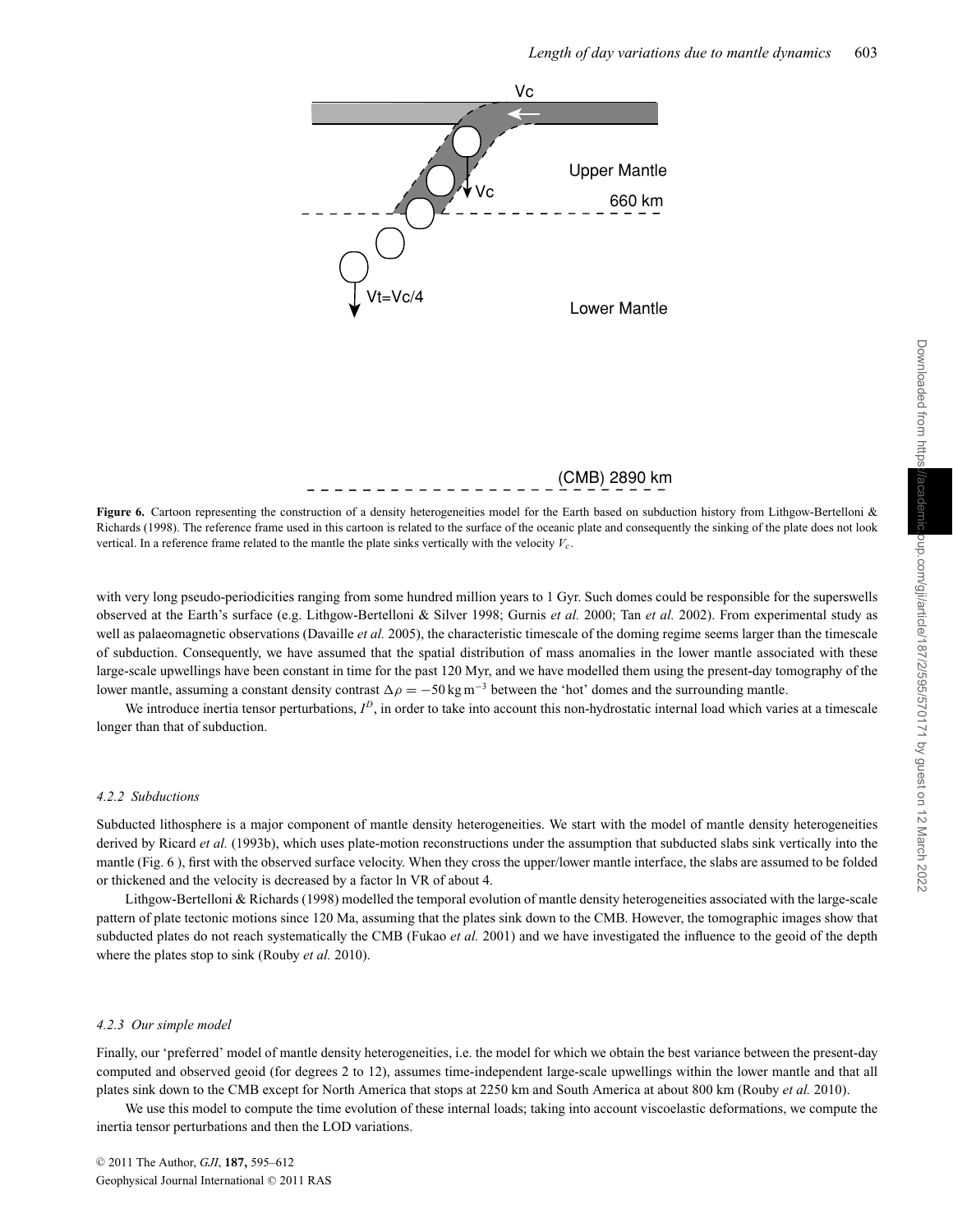## Cold mass anomaly in Pt/Myr



**Figure 7.** Rate of mass injected in the subduction zones,  $\frac{d\delta m^S(t)}{dt}$  since 200 Ma, in 10<sup>18</sup> kg Myr<sup>-1</sup>.

#### **4.3 Inertia tensor perturbations**

#### *4.3.1 Degree 0*

We first compute the rate of mass injected into subduction zones,  $\frac{d\delta m^S(t)}{dt}$ , for the 12 different stages of the plate-motion reconstruction model of Lithgow-Bertelloni & Richards (1998) since 200 Ma (Fig. 7 ). The average rate is about 27 × 10<sup>18</sup> kg Myr−<sup>1</sup> in the past 200 Myr.

In order to be self-consistent over the period under study, the model must consider the material subducted during a previous period that amounts to the characteristic time needed for a plate to sink through the whole mantle. The time evolution of mantle density heterogeneities associated with the large-scale pattern of plate tectonic motions since 120 Myr is then modelled assuming that plates have been sinking down to the CMB for 200 Myr. Initial time is then taken to be 120 Ma. We plot, in Fig. 8(a), the total mass subducted within the mantle  $\delta m^S(t)$ , the mass of the slabs sinking within the mantle  $\delta m^{m}(t)$  and the mass  $\delta m^{C}(t)$ . This cold mass anomaly  $\delta m^{C}(t)$  is equivalent to an increase of the mean mantle density plotted in Fig. 8(b); it is about 0.020 kg m<sup>-3</sup> Myr<sup>-1</sup>, that is to say a cooling of the mantle by about

$$
\frac{\mathrm{d}T}{\mathrm{d}t} = -\frac{1}{\alpha\rho_o} \frac{\mathrm{d}\rho}{\mathrm{d}t} \simeq -0.12 \,\mathrm{K} \,\mathrm{Myr}^{-1}
$$

a value which is consistent with the one given in Section 3.3 from Jaupart *et al.* (2009).

Using the eqs (17)–(19), we now compute and plot, in Fig. 9, the moments of inertia  $\delta I_o^S$ ,  $\delta I_o^m$ ,  $\delta I_o^c$  and the sum of the three contributions (solid lines) induced by the degree 0 mass anomalies.

The order of magnitude of the total moment of inertia perturbation is about  $10^{-4}$ , with a rate of change of about  $-4 \times 10^{-6}$  per Myr. We must add to this time-variable moment a constant term induced by the domes: for our simple model, its value is about  $-2.6 \times 10^{-5}$ .



**Figure 8.** Left-hand panel: total mass subducted within the mantle  $\delta m^S(t)$  (solid line), mass of the slabs sinking within the mantle  $\delta m^m(t)$  (dashed line) and mass  $\delta m^C(t)$  (long dashed line). Right-hand panel: increase of the mean mantle density in kg m<sup>-3</sup>.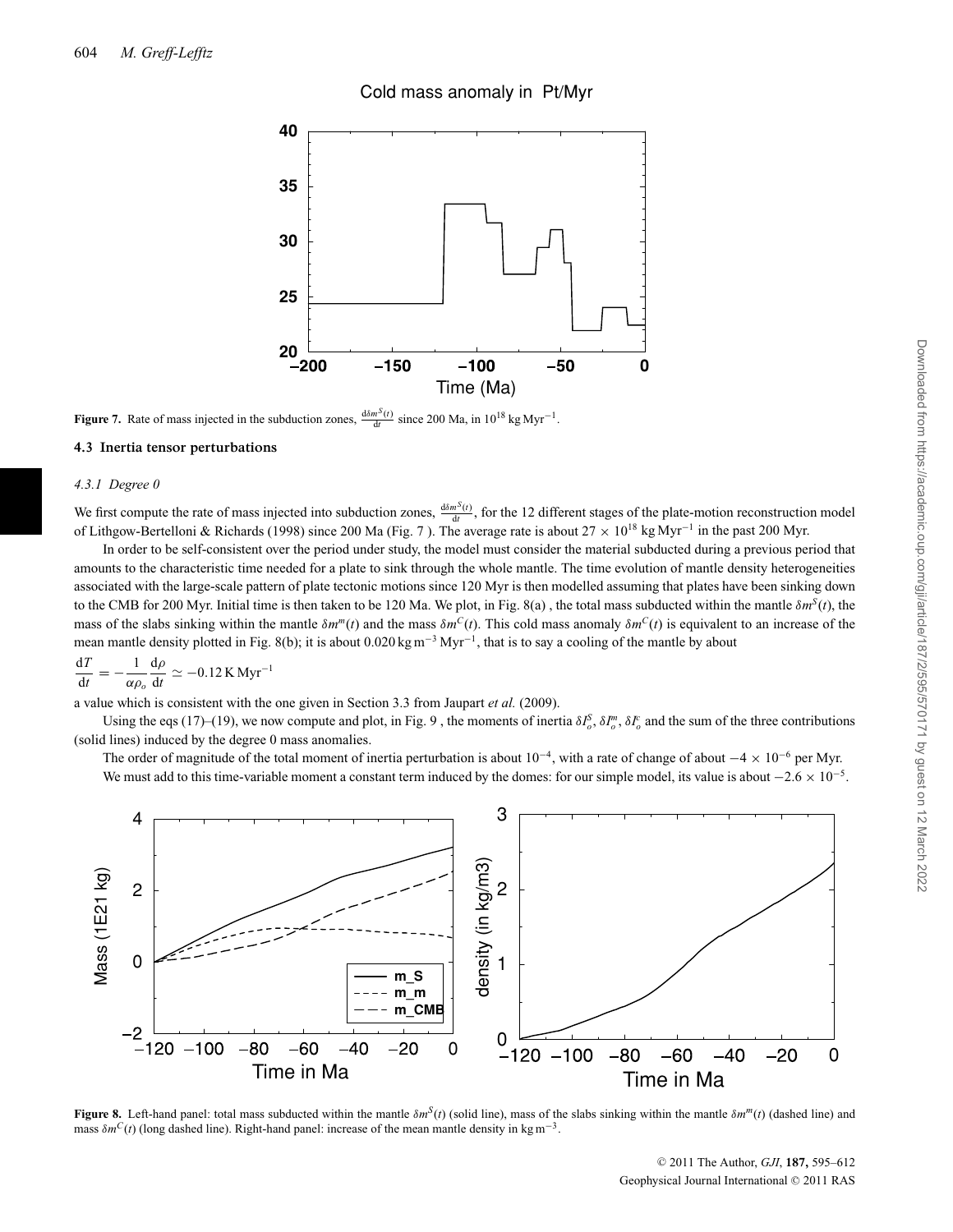

**Figure 9.** Perturbation of the moment of inertia  $\frac{\delta I_o^S}{I_o}$  (dotted line),  $\frac{\delta I_o^m}{I_o}$  (dashed line),  $\frac{\delta I_o^C}{I_o}$  (dot-dashed line) and the sum of the three contributions (solid line).



Figure 10. Six components of the inertia tensor perturbations induced by the degree 2 mantle density heterogeneities.

#### *4.3.2 Degree 2*

We now compute, and plot in Fig. 10, the components of the inertia tensor perturbations induced by the degree 2 mantle density heterogeneities, taking into account both domes and subductions. Their orders of magnitude are about  $10^{-5}$ .

#### **4.4 True polar wander and length of day variations**

To compute how the rotational axis is perturbed by mantle dynamics, we solve the set of eq. (8).

As already found in Rouby *et al.* (2010), we show that there is a large motion of the pole of rotation at the Earth's surface during the last 120 Ma towards the present North pole (there is a large filled circle every 10 Myr) , that is plotted in Fig. 11(a) . Because of the errors in modelling the mantle convection inertia tensor, the present-day rotation axis fails to coincide with the North pole by about 3◦.

The LOD variation with respect to the initial value (at *t* = −120 Ma) is plotted in Fig. 11(b), since 120 Ma: it is about a few tens of seconds. Because the moment of inertia has been decreasing for the past 120 Ma (Fig. 9), there is an acceleration of the angular velocity of the Earth and consequently a decrease in the LOD.

We plot in Fig. 12 the time-derivative of LOD  $-\frac{2\pi}{\Omega} \frac{\dot{m}}{m^2}$  since 120 Ma. The rate of LOD variation induced by our simple mantle density heterogeneities is about −0.4 s Myr<sup>−1</sup>. Superimposed on this linear trend, there are fluctuations around 0.1–0.2 s Myr<sup>−1</sup> on a timescale of a few tens of millions of years. In conclusion, there are fluctuations induced by the degree 2 mantle mass anomaly, although the dominant term results from the degree zero mantle density heterogeneities.

#### **4.5 Mantle circulation models and LOD variations**

Before comparing these results with the others sources of perturbations of LOD, we would like to improve the problem of degree 0 mantle mass anomaly (i.e. the problem of mass conservation), with the use of a 3-D spherical Mantle Circulation Model (MCM) with consistency between downwelling and up-welling flows.

We use a numerical simulation from the 'Tectosphère' code developed by Monnereau & Quere (2001). For this test, the model has no plate and boundary conditions are free-slip at the top and at the bottom of the mantle. There is 50 per cent internal heating. The viscosity ratio between lower and upper mantle is about 30.

This model assumes a thermal equilibrium and there is no long-term evolution of the temperature. As shown in Section 3.3, the fluid heats up or cools down out of thermal equilibrium on the long-term scale, and there would be a change in volume (the Earth would contract) in order to keep the total mass of the Earth constant and an associated LOD variation of about −0.2 s Myr−1.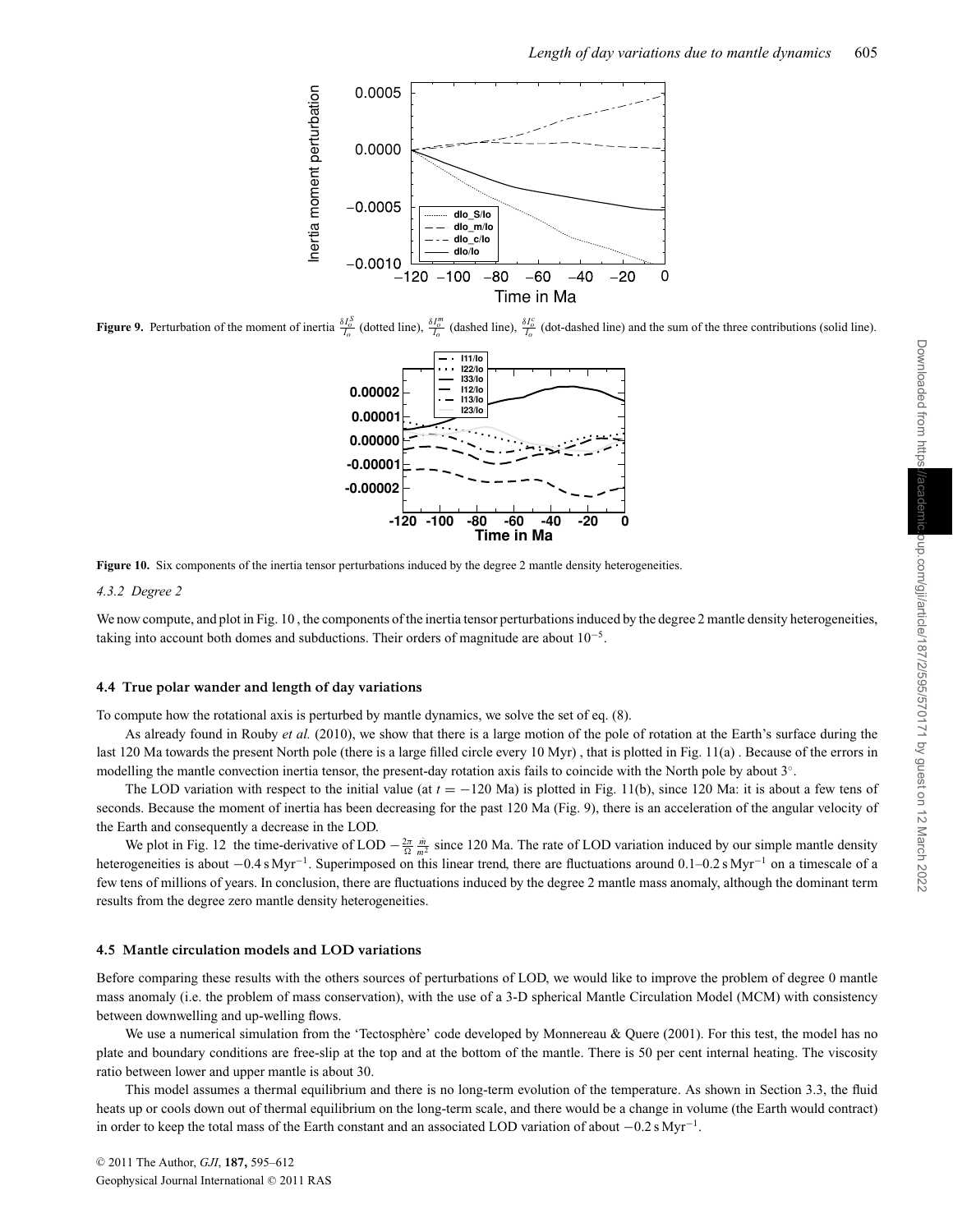

**Figure 11.** Left-hand panel: polar wander using an orthographic projection, with the longitude varying from 0° to 360° and the latitude from 0° to 90°. The centre of the figure is the North pole and the parallels of latitude are plotted at 15◦ intervals; Right-hand panel: length of day variation since 120 Ma.



**Figure 12.** Time-derivative of the Length of Day variation in s Myr−<sup>1</sup> since 120 Ma.

Here we investigate the mantle dynamics on a timescale of a few hundred millions years. In MCMs, all the extensive variables (mass and energy) are conserved. But, in the principle of the equations, it is still assumed that, within the uncertainties of the numerical treatment, all the variations in density are neglected except for the term [noted  $\delta \rho_0^c(r, t)$ ] in the Navier–Stokes equations (the so-called Boussinesq approximation). This means that the volume change over time is neglected, because mass does not change. Consequently, for the calculation of moment of inertia induced by  $\delta \rho_0^c(r, t)$ , we must add a term related to the associated variation of the radius of the planet that ensures mass conservation.

If  $\delta m(t) = 4\pi \int_0^a \delta \rho_0^c(r, t) r^2 dr$  is the long-term excess or default of mass, we compute the variation of the Earth's radius  $\delta a = -\frac{\delta m(t)}{4\pi a^2 \rho_0(a)}$ <br>which ensures the conservation of total mass and we add to the c  $-\frac{2}{3}\delta m(t) a^2$ .

We find a decrease of the mass  $\frac{\delta \dot{m}(t)}{M}$ , about  $-1.32 \times 10^{-7}$  Myr<sup>-1</sup>, that is to say an increase of the average temperature of the mantle by about 4.4 × 10−<sup>3</sup> K Myr−1. The planet therefore undergoes some dilatation and its radius increases by about 0.3 m Myr−1. Note that this effect is several orders of magnitude smaller than the one induced by secular cooling.

The perturbations of the moment of inertia and of the inertia tensor components are plotted respectively in Figs 13(a) and (b) . The moment of inertia induced by degree 0 mantle mass anomalies is larger than the inertia tensor components induced by degree 2 mass anomalies. It grows with a rate of about  $8.9 \times 10^{-8}$  Myr<sup>-1</sup>.

Solving the equations for the conservation of angular momentum, we compute the polar wander and its velocity (Figs 13c and d) and the LOD variation and its time derivative (Figs 13e and f). The amplitude of polar wander is large and may reach 2 degree per Myr, an order of magnitude larger than the observed one.

The LOD variation is mainly created by the moment of inertia and is about ten ms Myr−1. Superimposed on the long-term LOD variations, there are fluctuations at the smaller timescale (less than 100 Myr) mainly induced by degree 2 mantle mass anomalies, with a similar order of magnitude.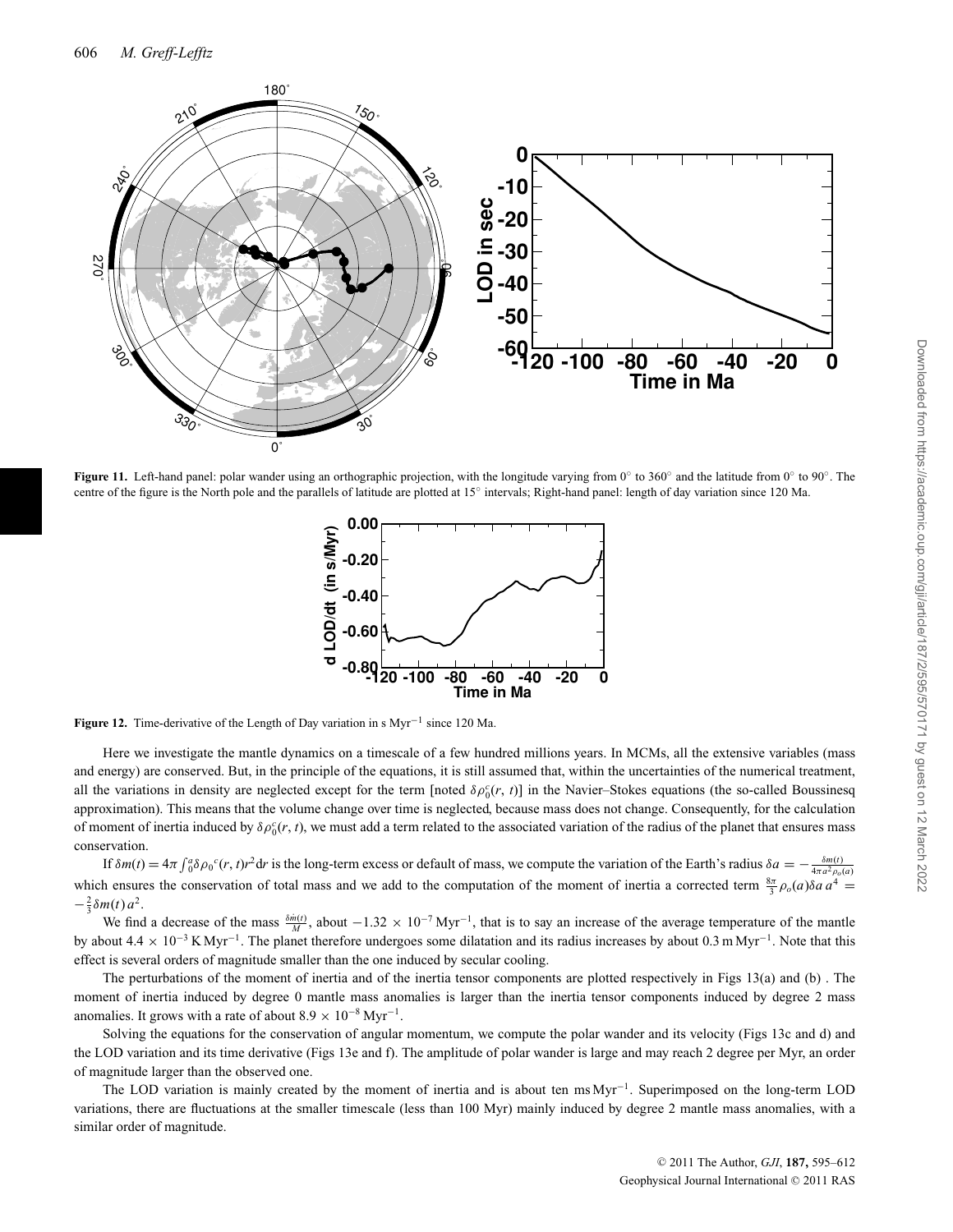

**Figure 13.** Mantle circulation models and LOD variations. (a) Temporal evolution of the moment of inertia  $\delta I_o$  normalized to  $I_o$ . (b) Temporal evolution of the 6 components of the inertia tensor *Iij* normalized to *Io*. (c) Temporal evolution of the latitude (solid line) and longitude (dotted-dashed line) of the rotational axis. (d) LOD variations as a function of time. (e) Velocity of the polar wander. (f) Time derivative of LOD in seconde per Myr.

Our approach is different from the study of Machetel & Thomassot (2003) who investigated the influence of the catastrophic mantle mass transfers due to avalanches at the 670 km depth discontinuity on LOD, taking into account only the degree 0 coefficient in the spherical harmonic expansion of mantle density heterogeneities, that is to say only the radial perturbations. In this case, since there is no possible polar wander associated with degree 0 mantle density heterogeneities, the authors used the linearized form of the angular momentum theorem (Liouville equations) to compute the LOD variations. In their paper they did not discuss the conservation of mass and they did not take into account the degree 2 coefficients of the spherical harmonic expansion of the mass anomaly. These induce smaller LOD variations than degree 0 but nevertheless involve non-negligible fluctuations around a linear trend.

#### **4.6 Frictional tidal torque between the Moon and the Earth**

So far, we have neglected external torque that might act on the Earth, taking only into account changes in the inertia tensor of the Earth. In this section, we would like take these two effects simultaneously into account, using our non-linear approach, in order to calculate the associated variation in LOD.

The secular deceleration of the Earth's axial rotation and the evolution of the distance between the Moon and the Earth result from the braking torque due to lunar tidal forces acting on the Earth. The dissipated energy is due to the viscosity of the mantle (Zschau 1978) and to the friction at the bottom of the oceans (Lambeck 1980). These two causes of dissipation have existed since the beginning of the evolution of the Earth–Moon system. Nevertheless, it is difficult to quantify their relative magnitudes, since they depend not only on the time evolution of the viscosity of the Earth but also on the friction at the bottom of the oceans related to palaeogeographical modifications.

On a secular timescale, the effect of such a frictional torque  $(L_3)$  on LOD variations is usually studied with the axial linearized Liouville equation

$$
C\dot{\omega}_3 = L_3^f,\tag{20}
$$

where *C* is the axial moment of inertia, leading to a secular deceleration of the Earth's axial rotation by about  $\frac{L_3^f}{C} = -5.98 \times 10^{-22}$  rad s<sup>-2</sup>, that is to say a LOD variation about  $2 \times 10^{-3}$  s per century.

The angular deceleration rate deduced from studies of bivalves and stromatolites during the last 500 Myr is more than  $-5.2 \times 10^{-22}$ and less than −6.6 × 10−<sup>22</sup> rad s−<sup>2</sup> (Lambeck 1978; Bursa 1982, 1990), that-is-to say seems similar to the present rate. The amplitude of the tidal torque is inversely proportional to the cube of the Earth–Moon distance, and thus was only −4 per cent larger 120 Ma. Consequently, at the timescale of 100 Myr, we assume that the amplitude of this frictional torque remains constant.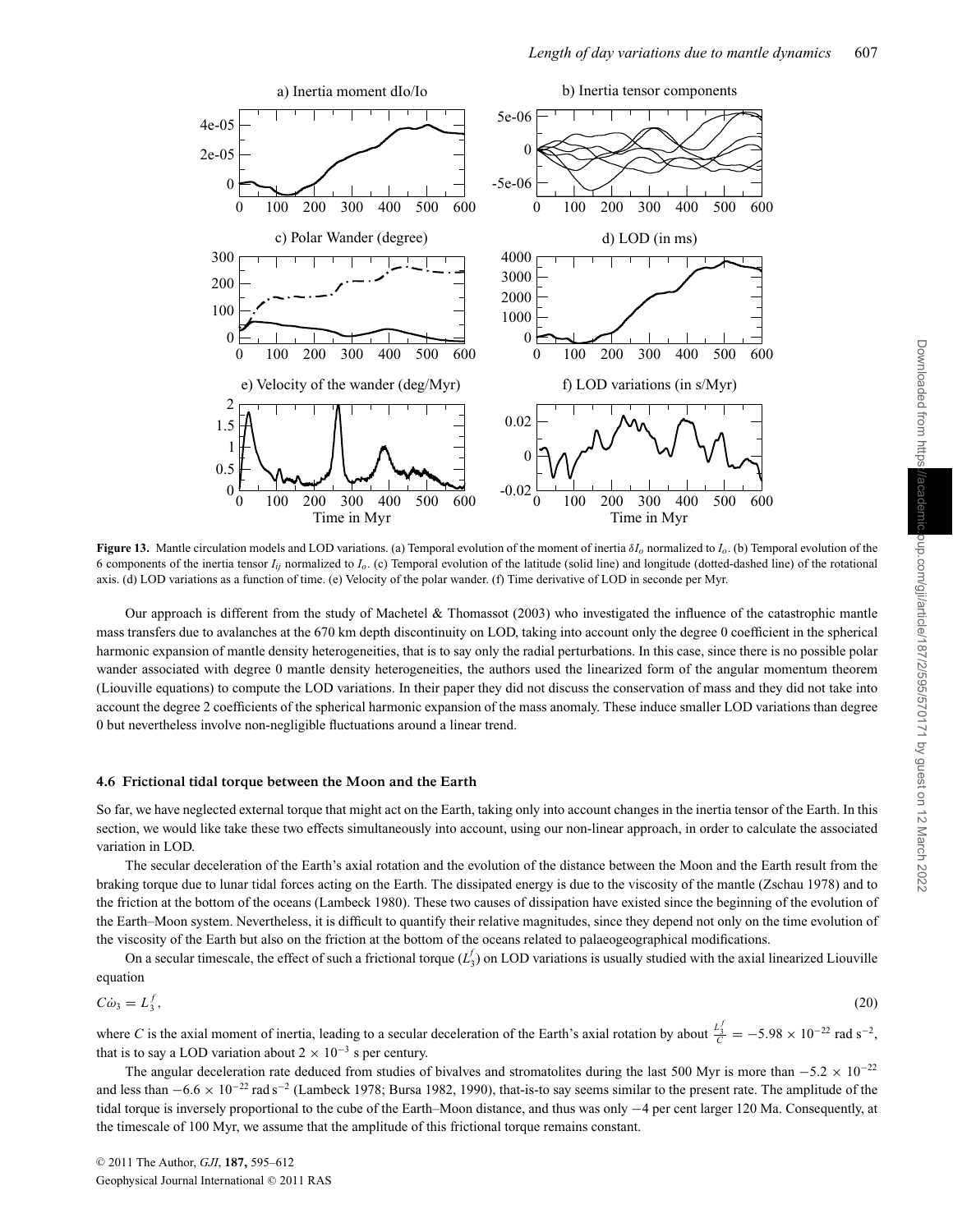Its direction is always aligned with the Earth's rotation axis and consequently, in our present-day reference frame, it may be written as

$$
\begin{cases}\nL_1 = \frac{\omega_1}{\sqrt{\omega_1^2 + \omega_2^2 + \omega_3^2}} L_3^f \\
L_2 = \frac{\omega_2}{\sqrt{\omega_1^2 + \omega_2^2 + \omega_3^2}} L_3^f \\
L_3 = \frac{\omega_3}{\sqrt{\omega_1^2 + \omega_2^2 + \omega_3^2}} L_3^f\n\end{cases}
$$
\n(21)

Equatorial components of the torque appear because the rotation axis varies at the surface of the planet in our reference frame (TPW).

We solve the non-linear set of eqs (8), taking into account the mantle density heterogeneities described in the previous section, together with the frictional tidal torque, in order to investigate if the latter may induce polar wander due to possible coupling between equatorial and axial components.

We find that:

(i) The polar wander differs only by about 2 per cent depending on whether one takes into account or not the frictional torque.

(ii) The dominant term in the LOD variation is a secular term with an amplitude about 20 s Myr<sup>-1</sup>.

#### **5 COMPARISON WITH OTHER EFFECTS**

The LOD varies under the action of external torques as well as of time evolution of mass redistribution on or in the Earth, on different timescales. We compare our results with other effects varying at decadal or secular timescale. Note that the present level of accuracy of LOD observations, using Very Long Baseline Interferometry, is about 10 µs.

Which sources are able to generate observable variations of LOD on the secular timescale (Chao 1994; De Viron *et al.* 2002)?

(i) Secular deceleration of the Earth's axial rotation and the evolution of the distance between the Moon and the Earth resulting from the braking torque due to lunar tidal forces acting on the Earth: 20 µs yr−<sup>1</sup> that-is-to-say 20 s Myr−<sup>1</sup> (Lambeck 1980; Christodoulidis *et al.* 1988).

(ii) Secular acceleration related to the postglacial rebound: a few  $\mu syr^{-1}$ . This value strongly depends on models for the last deglaciation and on the viscosity profile within the mantle (e.g. Mitrovica & Peltier 1993).

(iii) Effect of melting glaciers on the Earth's rotation: using yearly mass balance data for 85 glaciers in 13 of the 31 mountain glacier systems designated in (Meier 1984)'s paper, the contribution of glaciers to the total excess LOD signal is about 0.4 µs yr<sup>−1</sup> (Trupin *et al.*) 1992).

(iv) Worldwide sea-level rise: 0.4 µs yr−<sup>1</sup>

(v) Decadal and secular LOD fluctuations attributed to exchanges of angular momentum between the core and the mantle : from recent models of secular variation of the magnetic field, there are variations about a few ms in a few years (Greff-Lefftz *et al.* 2004).

(vi) Atmospheric and oceanic excitation of decadal-scale Earth orientation variations during 1949–2002 studied using atmospheric and oceanic angular momentum series computed from the NCEP/NCAR reanalysis system is found to be about 14 per cent of that observed, that is to say with peak-to-peak variations of about 0.3 ms (Gross *et al.* 2005).

#### **6 CONCLUSION**

We have quantified the length of day variations induced by mantle density heterogeneities, and especially discussed the influence of the degree 0 versus degree 2 coefficients of the spherical harmonic expansion of mantle mass anomalies. The problem of LOD is strongly related to the conservation of mass within the mantle.

We have found that the time-variable mantle density heterogeneities associated with large-scale patterns of plate tectonic motions since 120 Ma (Lithgow-Bertelloni & Richards 1998) can perturb the LOD by about 0.4 µs yr−1, that is to say with an order of magnitude comparable with the effect of the secular cooling and the associated contraction of the Earth, but one order of magnitude smaller than the effect of the last deglaciation. Superimposed on this linear trend, we have shown that there are fluctuations around 0.1–0.2 s Myr−<sup>1</sup> on a timescale of a few tens of millions of years.

On the geological scale, this perturbation is too small to be constrained by studies of bivalves and stromatolites as done during the last 500 Myr to compute the tidal secular deceleration (Lambeck 1978; Bursa 1990; Varga 2006).

### **ACKNOWLEDGMENTS**

This study is an IPGP contribution. I thank Marc Monnereau for providing numerical simulation results and for discussion on the mantle circulation model. I gratefully acknowledge Anne Davaille for helpful discussions and Vincent Courtillot for remarks on the original manuscript.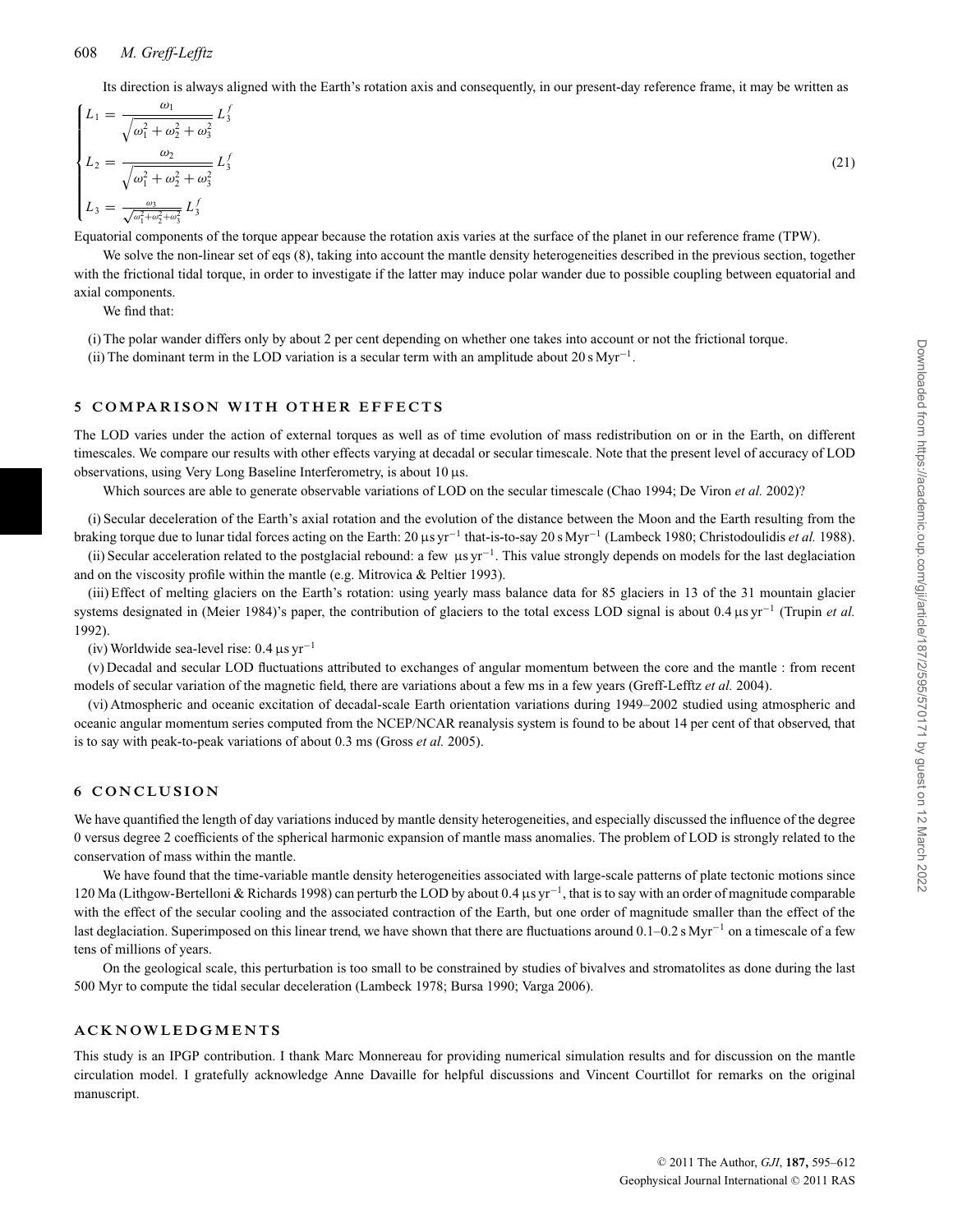#### **REFERENCES**

- Alterman, Z., Jarosch, H. & Pekeris, C.H., 1959. Oscillation of the Earth, *Proc. R. Soc. Lond.,* **A252,** 80–95.
- Bursa, M., 1982. On some topical problems of the dynamics of the Earth-Moon system, in *Tidal Friction and the Earth's Rotation,* Vol. **II**, pp. 19–28, eds Brosche, P. & Sundermann, J., Springer-Verlag, Berlin.
- Bursa, M., 1990. The variation in  $J_2$  and in the moments of inertia: satellite results and consequences for the angular momentum budget of the Earth-Moon-Sun system, in *Earth's Rotation from Eons to Days,* pp. 52–57, eds Brosche, P. & Sundermann, J., Springer-Verlag, Berlin.
- Cambiotti, G., Barletta, V.R., Bordoni, A. & Sabadini, R., 2009. A comparative analysis of the solutions for a Maxwell Earth: the role of the advection and buoyancy force, *Geophys. J. Int.,* **176**(3), 995–1006.
- Chao, B.F., 1994. The Geoid and Earth's rotation, in *Geoid and its Geophysical Interpretations,* pp. 285–298, eds Vanicek, P. & Christou, N.T., CRC Press, Boca Raton, FL.
- Chen, J., 2005. Global mass balance and the length-of-day variation, *J. geophys. Res.,* **110,** B08404, doi:10.1029/2004JB003474.
- Christodoulidis, D.C., Smith, D.E., Williamson, R.G. & Klosko, S.M., 1988. Observed tidal braking in the Earth-Moon-Sun System, *Geophys. J. R.,* **93,** 6216–6236.
- Corrieu, V., Thoraval, C. & Ricard, Y., 1995. Mantle dynamics and geoid Green functions, *Geophys. J. Int.,* **120**(2), 516–523.
- Dahlen, F.A. & Tromp, J., 1998. *Theoretical Global Seismology,* Princeton University Press.
- Davaille, A., 1999. Simultaneous generation of hotspots and superswells by convection in a heterogeneous planetary mantle, *Nature,* **402,** 756–760.
- Davaille, A., Stutzmann, E., Silveira, G., Besse, J. & Courtillot, V., 2005. Convective patterns under the Indo Atlantic 'box', *Earth planet. Sci. Lett.,* **239**(3-4r), 233–252.
- De Viron, O., Dehant, V., Goosse, H., Crucifix, M. & Participing CMIP Model, 2002. Effect of global warming on the length-of-day, *Geophys. Res. Lett.,* **29,** 1146, doi:10.1029/2001GL013672.
- Dumberry, M. & Bloxham, J., 2006. Azimuthal flows in the Earth's core and changes in the length of day at millennial timescales, *Geophys. J. Int.,* **165,** 32–46.
- Dziewonski, A.M. & Anderson, D.L., 1981. Preliminary Reference Earth Model PREM, *Phys. Earth Planet. Int.,* **25,** 297–356.
- Forte, A.M. & Peltier, W.R., 1991. Viscous-flow models of global geophysical observables. 1. Forward problems, *J. G. R., Solid Earth,* **96**(B12), 20 131–20 159.
- Forte, A.M. & Mitrovica, J.X., 2001. Deep-mantle high-viscosity flow and thermochemical structure inferred from seismic and geodynamic data, *Nature,* **410**(6832), 1049–1056.
- Fukao, Y., Widiyantoro, S. & Obayashi, M., 2001. Stagnant slabs in the upper and lower mantle transition region. *Rev. Geophys.,* **39**(3), 291–323.
- Greff-Lefftz, M., Pais, A. & Le Mouel, J.L., 2004. Surface geopotential and topography induced by fluid core motions, *J. Geod.,* **78**(6), 386–392. doi:10.1007/s00190-004-0418-x.
- Greff-Lefftz M., Métivier, L. & Besse, J., 2010. Dynamic heterogeneties and global geodetic observables, *Geophys. J. Int.,* **180,** 1080–1094.
- Gross, R.S., Fukumori, I. & Menemenlis, D., 2005. Atmospheric and oceanic excitation of decadal-scale Earth orientation variations, *J.G.R., Solid Earth,* **110,** B9, doi:10.1029/2004JB003565.
- Gurnis, M., Mitrovica, J.X, Ritsema, J. & van Heijst, H.-J., 2000. Constraining mantle density structure using geological evidence of surface uplift rates: The case of the African Superplume, *Geochem. Geophys. Geosyst.,* **1,** 1020, doi:10.1029/1999GC000035.
- Jault, D., Gire, C. & Le Mouël, J.L., 1988. Westward drift, core motions and exchanges of angular momentum between core and mantle, *Nature,* **333,** 353–356.
- Jault, D. & Le Mouël, J.L., 1991. Exchange of angular momentum between the core and the mantle, *J. Geomag. Geoelectr.,* **43,** 111–129.
- Jaupart, C., Labrosse, S. & Mareschal, J.C., 2009, Temperatures, heat and energy in the mantle of the Earth, in *Treatise on Geophysics,* Vol. **7**: Mantle dynamics, pp. 253–303, eds Bercovici, D. & Schubert, G., Elsevier, Amsterdam.
- Lambeck, K., 1978. The Earth's paleorotation, in *Tidal Friction and the Earth's Rotation,* pp. 145–152, eds Brosche, P. & Sundermann, J. Springer-Verlag, Berlin.
- Lambeck, K., 1980. *The Earth's Variable Rotation*. Cambridge University Press, Cambridge, p. 449.
- Lefftz, M., Legros, H. & Hinderer, J., 1991. Non-linear equations for the rotation of a visco-elastic planet taking into account the influence of a liquid core, *Celest. Mech. Dyn. Astron.,* **52,** 14–43.
- Lithgow-Bertelloni, C. & Richards, M., 1998. The dynamics of cenozoic and mesozoic plate motions, *Rev. Geophys.,* **36,** 27–78.
- Lithgow-Bertelloni, C. & Silver, P.G., 1998. Dynamic topography, plate driving forces and the African superswell, *Nature,* **395**(6699), 269– 272.
- Longman, I.M., 1962. Greens function for determining deformation of Earth under surface mass loads. 1. Theory, *J. geophys. Res.,* **67**(2), doi:10.1029/JZ067i00845.
- Machetel, P. & Thomassot, E., 2003. Cretaceous length of day perturbation by mantle avalanche, *EPSL,* **202**(2), 379–386.
- Marquart, G., Steinberger, B. & Niehuus, K., 2005. On the effect of a low viscosity asthenosphere on temporal change of the geoid—a challenge for future gravity missions, *J. Geodyn.,* **39,** 493– 511.
- Meier, M.F., 1984. Contribution of small glaciers to global sea-level, *Science,* **226,** 1418–1421.
- Mitrovica, J.X. & Peltier, W.R., 1993. Present-day secular variations in the zonal harmonics of Earths geopotential, *J. G. R.-Solid Earth,* **98**(B3), 4509–4526.
- Monnereau, M. & Quere, S., 2001. Spherical shell models of mantle convection with tectonic plates, *E.P.S.L.,* **184,** 575–587.
- Munk, W.H. & MacDonald, G.J.F., 1960. *The Rotation of the Earth,* Cambridge University Press, New-York.
- Nakiboglu, S.M. & Lambeck, K., 1980. Deglaciation effects upon the rotation of the Earth, *Geophys. J. R. astr. Soc.,* **62,** 49–58.
- Peltier, W.R., 1974. Impulse response of a Maxwell Earth, *Rev. Geophys. Space Phys.,* **12,** 649–669.
- Ricard, Y., Spada, G., & Sabadini, R., 1993a. Polar Wandering of a dynamic Earth, *Geophys. J. Int.,* **113,** 284–298.
- Ricard, Y., Richards, M., Lithgow-Bertelloni, C, & Le Stunff, Y., 1993b. A geodynamic model of mantle density heterogeneity, *J. G. R.,* **B98**(12), 21 895–21 909.
- Richards, M.A., Bunge, H.-P., Ricard, Y. & Baumgardner, J.R., 1999. Polar wandering in mantle convection models, *Geophys. Res. Lett.,* **26,** 1777–1780.
- Romanowicz, B. & Gung, Y., 2002. Superplumes from the core-mantle boundary to the base of the lithosphere, *Science,* **296,** 513–516.
- Rouby, H., Greff-Lefftz, M. & Besse, J., 2010. Mantle dynamics, geoid, inertia and TPW since 120 Myr, *E.P.S.L.,* **292**(3-4), 301–311, doi:10.1016/j.epsl.2010.01.033
- Sabadini, R. & Peltier, W.R., 1981. Pleistocene deglaciation and the Earth's rotation implications for mantle viscosity, *Geophys. J. R. astr. Soc.,* **66,** 553–578.
- Spada, G., Yuen, D., Sabadini, R., Morin, P. & Gasperini, P., 1990. A computed-aided, algebraic approach to the post-glacial rebound problem, *Math. J.,* **1**(2), 65–69.
- Steinberger, B., 2000. Slabs in the lower mantle results of dynamic modelling compared with tomographic images and the geoid, *PEPI,* **118,** 241–257.
- Tan, E., Gurnis, M. & Han, L.J., 2002. Slabs in the lower mantle and their modulation of plume formation, *Geochem. Geophys. Geosyst.,* **3,** No: 1067.
- Trupin, A., Meier, M.F. & Wahr, J.M., 1992. Effect of melting glaciers in the Earth's rotation and gravitational field: 1965-1984, *Geophys. J. Int.,* **108**(1), 1–15.
- Varga, P., 2006. Temporal variation of geodynamical properties due to tidal friction, *J. Geodyn.,* **41**(1-3), 140–146.
- Wahr, J., Han, D.Z., Trupin, A. & Lindqvist, V., 1993. Secular changes in rotation and gravity—evidence of postglacial rebound or of changes in polar ice, *Adv. Space Res.,* **13**(11), 257–269.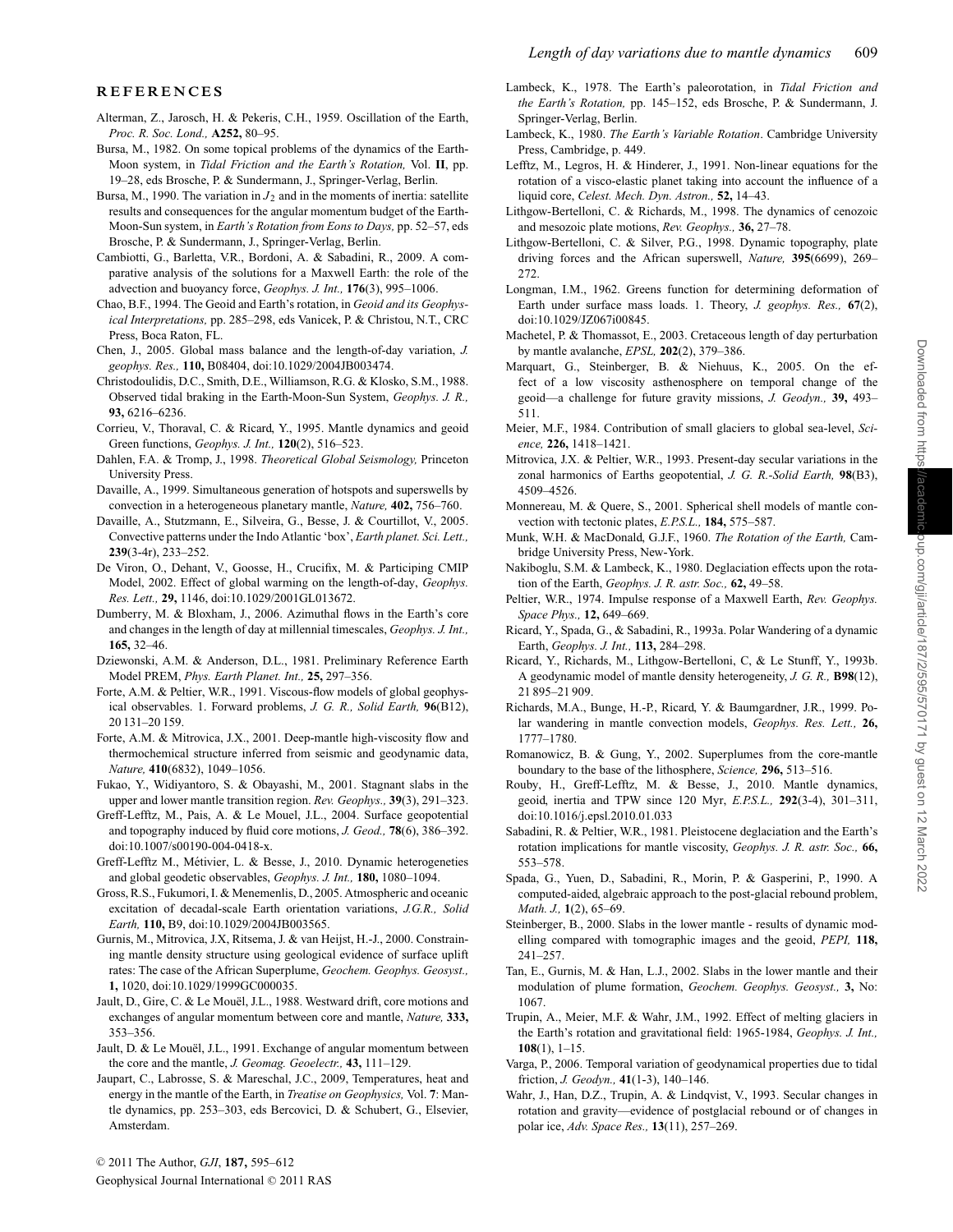## APPENDIX A: DEGREE 0 VISCOELASTO-GRAVITATIONAL DEFORMATION

In this part, we review the viscoelasto-gravitational theory we use to compute the deformations induced by internal loads varying at geological timescale.

#### **A1 Equations**

This theory is a linear first order theory

(i) At zero order, the planet is assumed to be radially stratified [with a density  $\rho_o(r)$ , *r* being the radius] and in hydrostatic equilibrium.

(ii) At first order (perturbed order), the equations governing the elastic deformations within a hydrostatically pre-stressed planet are the momentum equation, the conservation of mass and the Poisson equation (for details see Dahlen & Tromp 1998). A rheological law is necessary to relate the stress to the strain: the Hookean law.

The unknowns are the displacement vector  $\vec{u}$  and the mass redistribution potential  $\Phi_1$ .

In the classical elastogravitational theory, in a frame related to the centre of mass of the Earth, the displacement vector field  $\vec{u}$  and the traction *T* are expanded in spherical spheroidal vectors of degree n and order m, with the use of six radial function *yi*(*r*) (Alterman *et al.* 1959).

$$
\vec{u} = \sum_{n=1}^{\infty} \sum_{m=0}^{n} y_{1n}(r) Y_n^m(\theta, \varphi) \frac{\vec{r}}{r} + r y_{3n}(r) \vec{\nabla} Y_n^m(\theta, \varphi)
$$
\n(A1)

$$
\vec{T} = \sum_{n=1}^{\infty} \sum_{m=0}^{n} y_{2n}(r) Y_n^m(\theta, \varphi) \frac{\vec{r}}{r} + r y_{4n}(r) \vec{\nabla} Y_n^m(\theta, \varphi).
$$
\n(A2)

We define for the potential (first order mass redistribution potential + exciting internal loading potential  $S^{int}$ ):  $\Phi_1 + S^{int} = \sum_{n=1}^{\infty} \sum_{m=0}^{n} y_{5n}(r) Y_n^m(\theta, \theta)$  $\varphi$ )

and introduce for the radial derivative of the potential (Longman 1962) a function defined by

$$
y_{6n}(r) = \frac{\mathrm{d}y_{5n}(r)}{\mathrm{d}r} - 4\pi G\rho y_{1n}(r). \tag{A3}
$$

For each degree *n*, the elastogravitational system can be then written, as a first order differential equations in a form given by Alterman *et al.* (1959)

$$
\frac{\mathrm{d}y_{in}(r)}{\mathrm{d}r} = A_{ij}^n y_{jn}(r),\tag{A4}
$$

where  $A_{ij}^n$  is a 6  $\times$  6 matrix whose elements are function of the compressibility  $K(r)$ , the rigidity  $\mu(r)$ , the density  $\rho_o(r)$  and the gravity  $g_o(r)$ . We assume that the deformations are static, that is to say we neglect the inertial acceleration in the momentum equation.

For the degree 0, the deformations do not dependent on the latitude and longitude and consequently the displacement is radial  $(y_3(r)$ 0) and there is no tangential stress  $[y_4(r) = 0]$ .

#### **A2 Boundary conditions**

To solve this differential system, we have to add boundary conditions which depend on the excitation sources (Greff-Lefftz *et al.* 2010). Here, the source is a mass anomaly δ*M*, within the mantle, located at the radius *ro*. This mass anomaly induces an internal loading potential *S*int such as, for the degree 0

$$
Sint = So \begin{cases} \frac{r_o}{r} \text{ if } r_o \le r \\ 1 \text{ if } r_o \ge r \end{cases} \qquad \text{with} \quad S_o = \frac{G \delta M}{r_o}.
$$
 (A5)

The unknowns radial functions  $y_1(r)$ ,  $y_2(r)$ ,  $y_5(r)$  and  $y_6(r)$ , are continuous within the Earth excepted at the radius  $r_0$  where is located the load: at this interface, the continuity of the radial stress and that of the gravity will depend on this excitation source

$$
y_2(r_o^+) - y_2(r_o^-) = \frac{1}{3} \frac{g_o(r_o)}{g_o(a)} \frac{a}{r_o} \tilde{\rho} S_o; \qquad y_6(r_o^+) - y_6(r_o^-) = -\frac{a}{r_o} \frac{S_o}{a}, \tag{A6}
$$

 $\tilde{\rho}$  is the mean density of the Earth.

At the the Earth surface, we have

$$
y_2(a) = -\frac{1}{3}\tilde{\rho}S_o(a);
$$
 and  $y_6(a) + \frac{y_5(a)}{a} = \frac{S_o(a)}{a}.$  (A7)

We solve the system (A4) with these boundary conditions: finally, we know, in the whole Earth, the radial displacement  $y_1(r)$  and mass redistribution potential  $\Phi_1(r)$  induced by a mass anomaly within the mantle.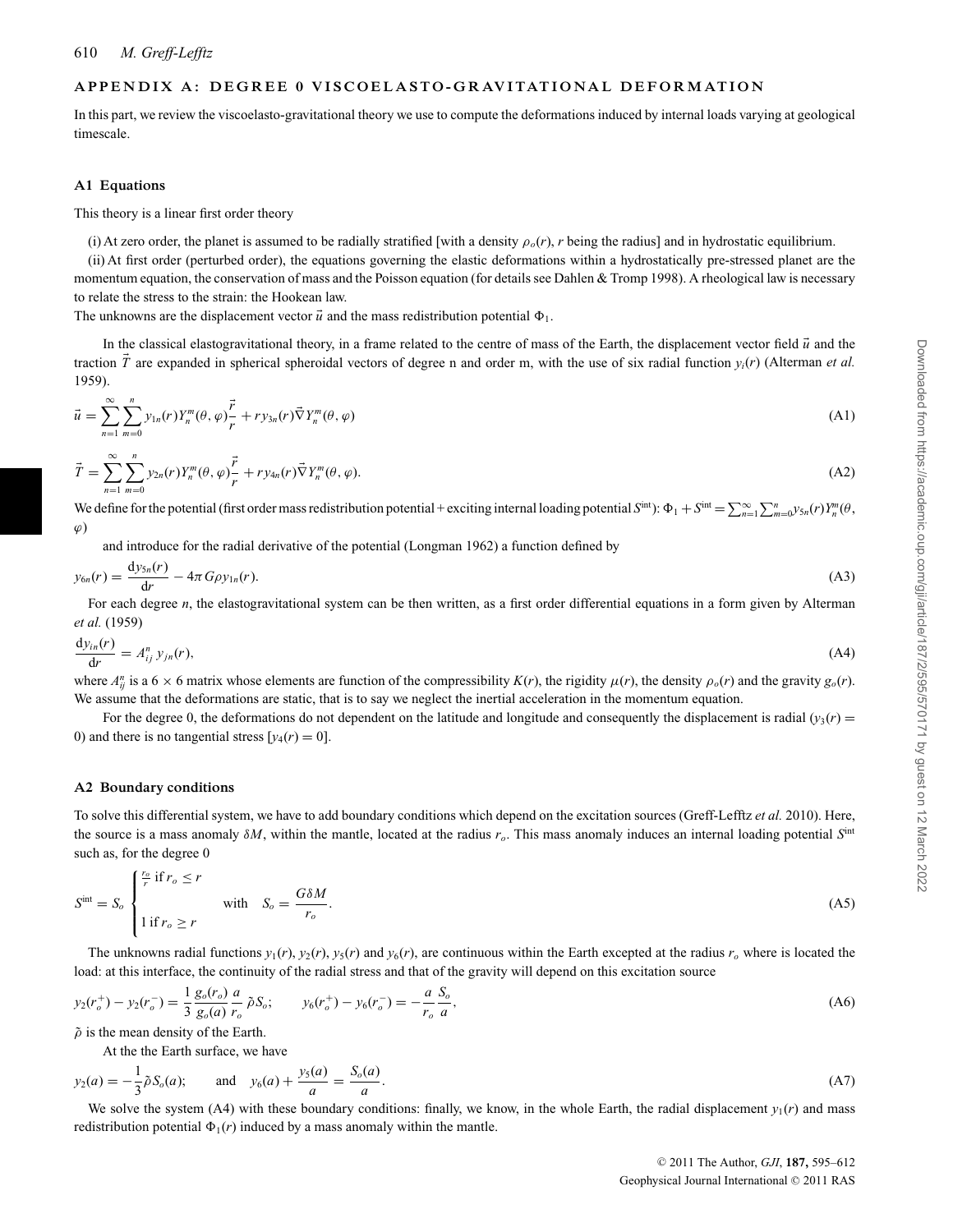#### **A3 Moment of inertia induced by the degree 0 mantle mass anomaly**

Let us first assume that the planet is rigid and then compute the direct effect of such internal mass, located at the radius  $r<sub>o</sub>$ , on the perturbation of the moment of inertia  $\delta I_o^R$ .

$$
\delta I_o^R = \frac{2}{3} \delta M r_o^2. \tag{A8}
$$

Because of the internal loading, there are viscoelasto-gravitational deformations within the planet. The degree 0 internal load will induce a radial displacement  $\vec{u} = y_1(r)\vec{e}_r$  and a redistribution of mass leading to a perturbation of the density  $\rho_1 = -\text{div}(\rho_o\vec{u})$ , that ensures the conservation of the mass.

The moment of inertia of a radially stratified planet may be computed from

$$
I_o + \delta I_o = \frac{8\pi}{3} \int_0^{a+y_1(a)} (\rho_o + \rho_1) r^4 dr + \frac{2}{3} \delta M r_o^2
$$
 (A9)

which may be written in a first order theory

$$
I_o + \delta I_o = \frac{8\pi}{3} \int_0^a \rho_o r^4 dr + \frac{8\pi}{3} \int_a^{a+y_1(a)} \rho_o r^4 dr + \frac{8\pi}{3} \int_0^a \rho_1 r^4 dr + \frac{2}{3} \delta M r_o^2.
$$
 (A10)

The first term of the right member is *Io* the moment of inertia of our reference sphere. The three last terms are the perturbation of the moment of inertia  $\delta I_o$  which is composed with  $\delta I_o^R = \frac{2}{3} \delta M r_o^2$ , the direct (rigid) effect induced by the internal load, and with the second and third terms related to the surface deformation and the mass redistribution. In spherical coordinates, we have  $\text{div}(\rho_o \vec{u}) = \frac{1}{r^2} \frac{\partial}{\partial r} \left[ \rho_o r^2 y_1(r) \right]$  and consequently, δ*Io* may be simply written

$$
\delta I_o = \frac{2}{3} \delta M r_o^2 + \frac{16\pi}{3} \int_0^a \rho_o(r) r^3 y_1(r) dr.
$$
 (A11)

Using the solution  $y_1(r)$  of the elasto-gravitational differential system,  $\delta I_o$  may be computed. We introduce an 'inertia' degree 0 loading Love number  $k'_0(r_o)$  such as

$$
\delta I_o = \frac{2}{3} \delta M a^2 \left[ \frac{r_o^2}{a^2} + k_0'(r_o) \right].
$$
  
The *kernel*  $\left[ \frac{r_o^2}{a^2} + k'(r_o) \right]$  is plotted in Fig. A1, for the PREM model (Dziewonski & Anderson 1981), as a function of r, in solid line. We plot

The kernel  $\left[\frac{r_o^2}{a^2} + k'_0(r_o)\right]$  is plotted in Fig. A1, for the PREM model (Dziewonski & Anderson 1981), as a function of  $r_o$  in solid line. We plot also this kernel for an incompressible planet  $(K - \infty)$  in PREM) in dotted line, and for a fluid planet ( $\mu$  -  $>$ 0 in PREM) in dashed line.

Note that if the planet is incompressible or rigid, this loading Love number  $k'_{r_o}$  will be exactly zero. The fluid and elastic compressible cases are very similar. It means that for the degree 0, the deformation is essentially dependent on the compressibility. The rigidity is related to the shear which does not appear in radial deformations.

Now, we want to extend these results to a viscoelastic mantle. In the Laplace domain, this stress–strain relation is the Hookean law but the rigidity  $\mu^v$  and the compressibility  $K^v$  are now function of the frequency *s* 

$$
\mu^v(s) = \mu \frac{s}{s + \frac{\mu}{v}} \text{ and } K^v(s) = K. \tag{A12}
$$

In the fluid limit (*s*− > 0), the viscoelastic rigidity tends to zero, that is to say the planet has the behaviour of an inviscid fluid, whereas the compressibility remains constant and equal to the elastic one.



**Figure A1.** Degree zero kernel  $\left[\frac{r_o^2}{a^2} + k'_0(r_o)\right]$  as a function of  $r_o$  for an incompressible PREM-Earth (dotted line), an elastic compressible Earth (solid line) and a fluid compressible Earth (dashed line), for the PREM model.

© 2011 The Author, *GJI*, **187**, 595–612 Geophysical Journal International © 2011 RAS